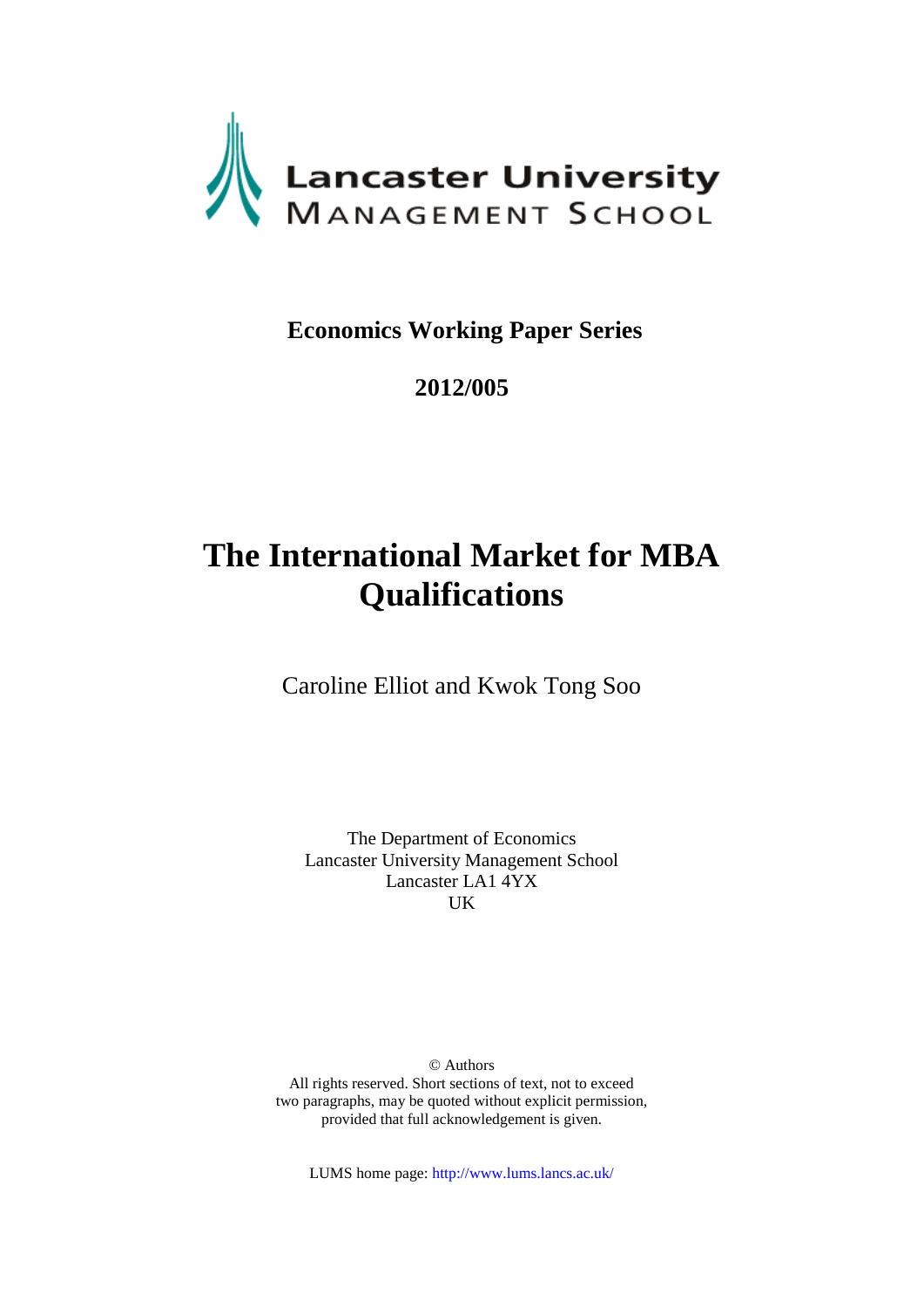## **THE INTERNATIONAL MARKET FOR MBA QUALIFICATIONS**

Caroline Elliott\*

&

Kwok Tong Soo

Department of Economics

Lancaster University Management School

Lancaster LA1 4YX

United Kingdom

l

<sup>\*</sup> Author for correspondence. Email: [C.Elliott@lancaster.ac.uk;](mailto:C.Elliott@lancaster.ac.uk) Tel.+44(0)1524 594225.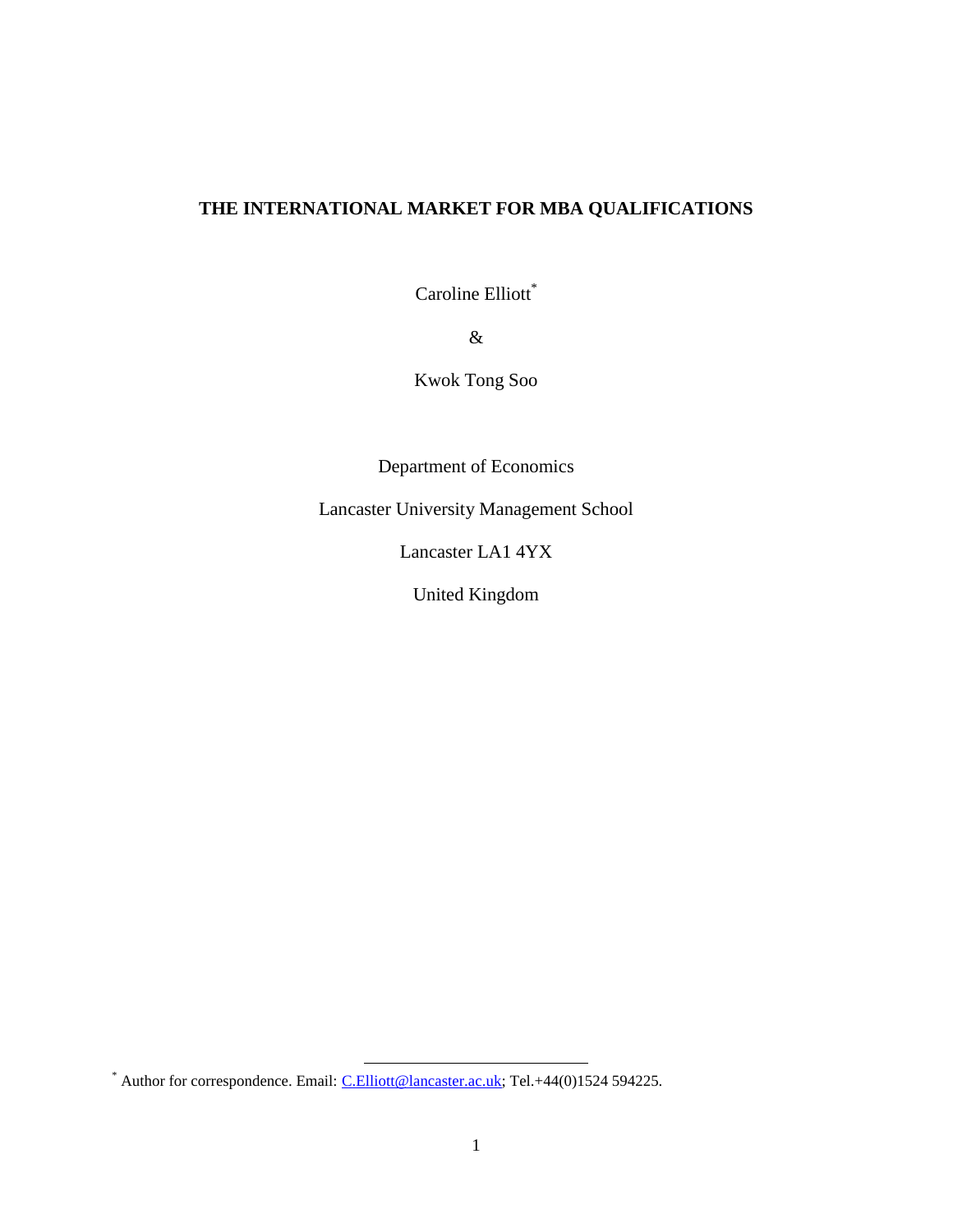#### **THE INTERNATIONAL MARKET FOR MBA QUALIFICATIONS**

## **ABSTRACT**

This paper explores the relationship between fees charged by MBA programmes and the number of applications to these programmes, using a panel dataset comprising universities from countries across the world. Using Three-Stage-Least-Squares methods for simultaneous equations, we find a two-way relationship between fees and applications: higher application numbers encourage universities to charge higher fees in the future, but higher fees in turn curtail application numbers. Of particular note are the results pertaining to additional explanatory variables that potentially represent MBA programme quality signals to applicants. We find evidence that higher GMAT scores of existing students increase applications, as do higher post MBA salaries. Meanwhile, university and programme professional accreditations do not impact on student application choices, nor do alumni ratings of programme quality. Published MBA programme rankings appear to have little impact on applications, and where an effect can be identified, it appears that a better ranking discourages applications.

JEL Classification: I21, D12.

Keywords: MBAs; fees; applications; simultaneous equations.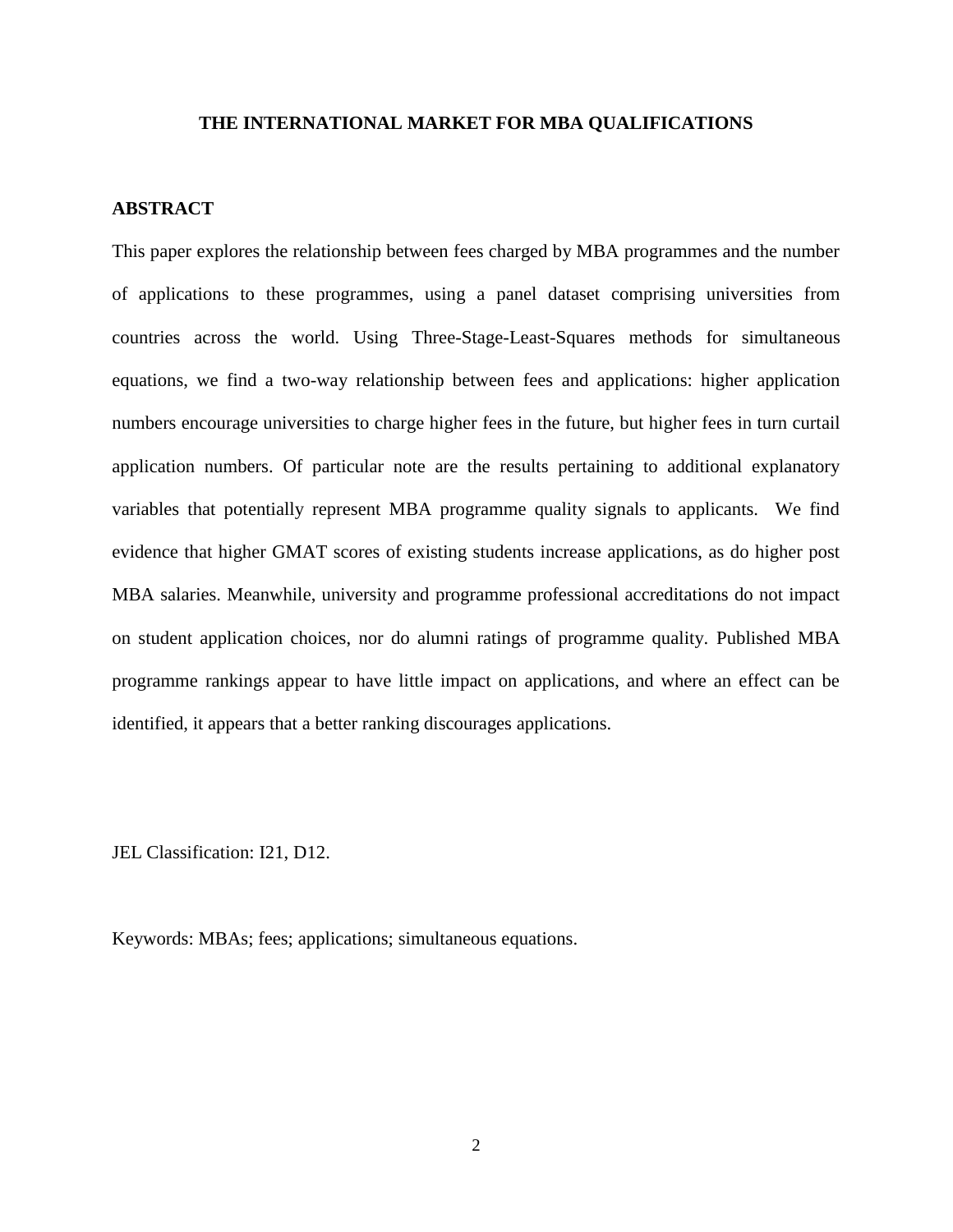#### **1. INTRODUCTION**

The MBA is a relatively new qualification: the first MBA programme was introduced by the Harvard Graduate School of Business Administration in 1908, while the first European MBA was introduced by INSEAD in 1957. The MBA education sector has expanded rapidly in the past 40 years, as companies have sought to improve the training of their managers. On the employee side, an MBA has been seen as a way to open new career opportunities and as a means of personal development, primarily for students with pre-existing work experience (Ridgers, 2009). These are typically premium-fee programmes, with direct high costs of attending an MBA programme coupled with the opportunity cost of giving up full-time employment for the duration of the programme in the case of full-time  $MBAs.<sup>1</sup>$ 

Fees vary considerably, both within as well as across countries. As a result, it is perhaps natural to question whether the MBA sector operates according to the market forces of demand and supply. At the most basic level, the question would be: 'Do higher fees reduce demand, and does higher demand imply higher fees in the future?' A more sophisticated version of this question would be: 'What are the factors that influence the demand for places on MBA programmes – the quality of the institution, post-MBA salaries, alumni networks, or something else?' This question is particularly important to ask, as, while there is already a large literature considering demand for undergraduate degree programmes, the literature considering demand for postgraduate qualifications, including MBAs, is very limited.

l

 $<sup>1</sup>$  Apart from full-time MBAs, there are Executive MBAs (EMBAs) which primarily involve evening and weekend</sup> classes and are generally taken by people who remain in full-time employment during the programme. This reduces the opportunity cost in financial terms for those on EMBAs; however, there remains the opportunity cost of time which could have been spent on leisure or with friends and family.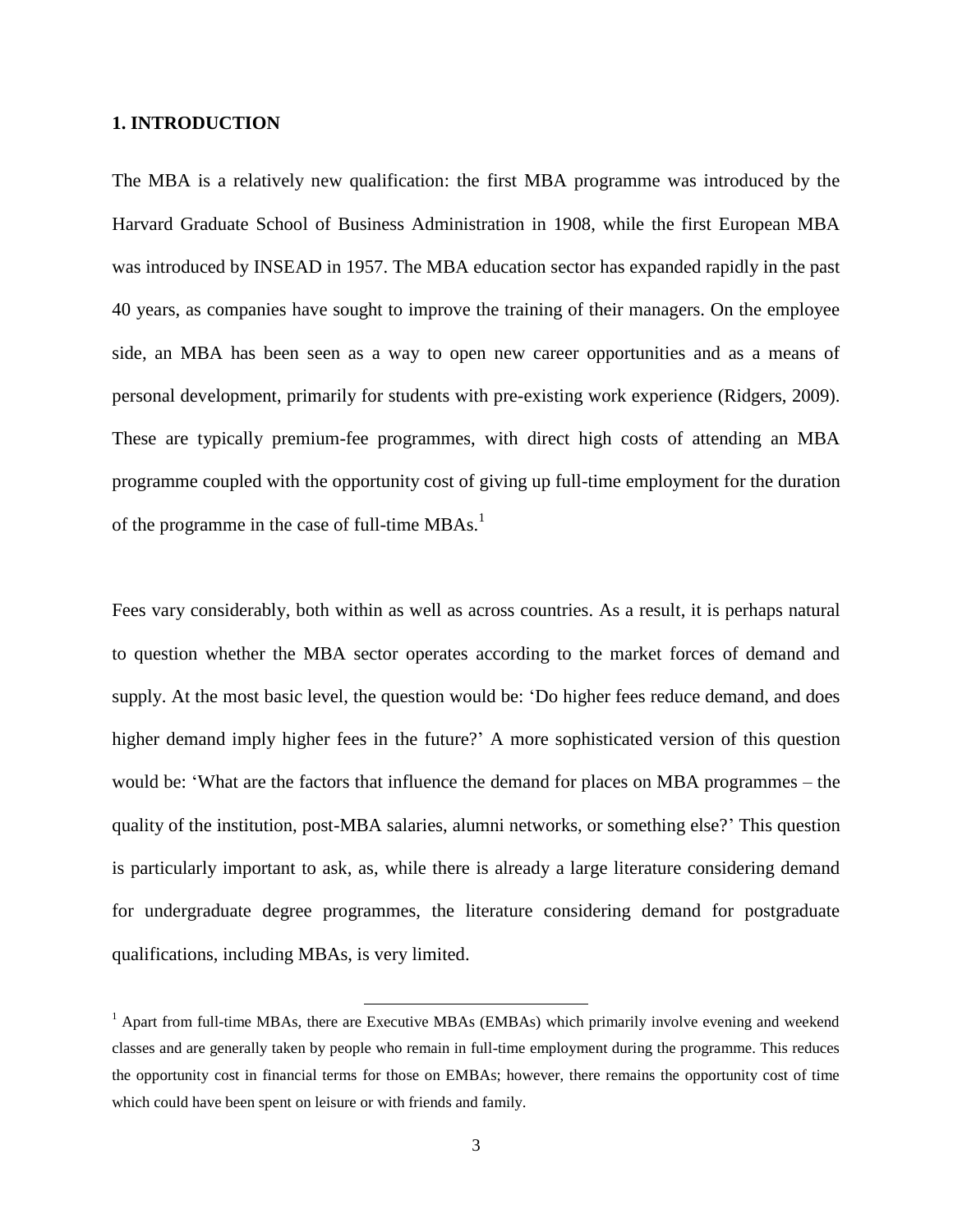These questions are addressed in this paper. That is, we investigate the relationship between MBA fees and application numbers, as well as the impact of other factors that are believed to have a possible bearing on the decision regarding to which programmes to apply. The analysis uses a panel dataset of universities across the world, and simultaneous equations methods to identify a two-way relationship between fees and application numbers. Our main finding is that the MBA market does indeed operate according to the market forces of demand and supply: higher fees reduce the number of applications, whilst more applications in the previous year encourage universities to raise fees. Results are robust to the inclusion of additional variables in the model, as well as in a sub-sample of US-only institutions. Of particular note are the results pertaining to additional explanatory variables that potentially represent MBA programme quality signals to applicants. We find evidence that higher GMAT scores of existing students increase applications, as do higher post MBA salaries. Meanwhile, university and programme professional accreditations do not impact on student application choices, nor do alumni ratings of programme quality. Published MBA programme rankings appear to have little impact on applications, and where an effect can be identified, it appears that a better ranking discourages applications. We hypothesize that this reflects weaker students being discouraged from applying to programmes that achieve better rankings.

The next section provides a brief review of the related literature, showing how the present paper contributes to existing knowledge. Section 3 discusses the data, while Section 4 presents the econometric methods and Section 5 the results. Section 6 provides some concluding comments.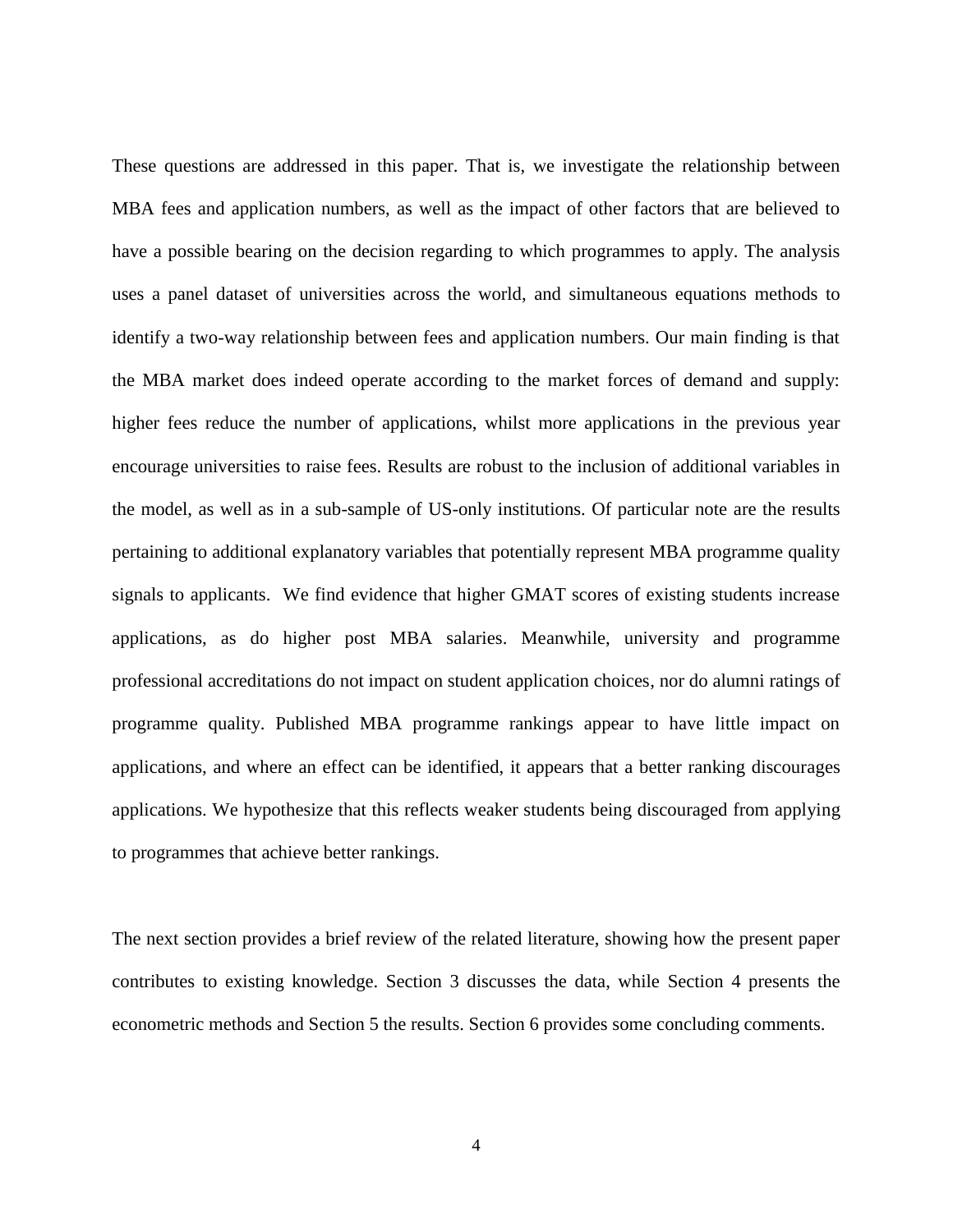#### **2. LITERATURE REVIEW**

This paper offers original contributions to two existing literatures, namely the literature on factors influencing higher education choices, and the literature on the determinants of university tuition fees. However, the analysis focuses on the MBA market which appears to have been somewhat neglected in the economics of education literature until recently. We speculate that this reflects a sparseness of suitable data, with the only data used to date being that collated by the Graduate Management Admissions Council (GMAC). This market is particularly valuable to understand, given the high costs associated with MBA study. The market for an MBA education is also interesting to analyze as it is international, with students often moving from their home country in order to undertake MBA studies. The limited existing literature on demand for an MBA qualification includes Montgomery (2002) who uses a nested logit model to examine the factors influencing US individuals' choice of MBA school. Meanwhile Montgomery and Powell (2003) examine the post-MBA gender wage gap, and Arcidiacono et al. (2008), Grove and Hussey (2011a) estimate the financial returns of an MBA. Grove and Hussey (2011b) go onto consider the school and individual factors impacting on returns to an MBA, while Hussey (2011a) focuses specifically on the impact of MBA graduates' ethics and MBA ethics training on returns to an MBA. Rather than focus on the financial returns to an MBA, Hussey (2011b) examines the impact of an MBA qualification on managerial position.

Unlike these papers which all use individual alumnus survey data from GMAC, the current study instead focuses on institution level data from the Which MBA guide. Whilst the use of institution level data means that we lose some of the richness of the individual level data from GMAC, our dataset provides other information on variables such as university and programme accreditations,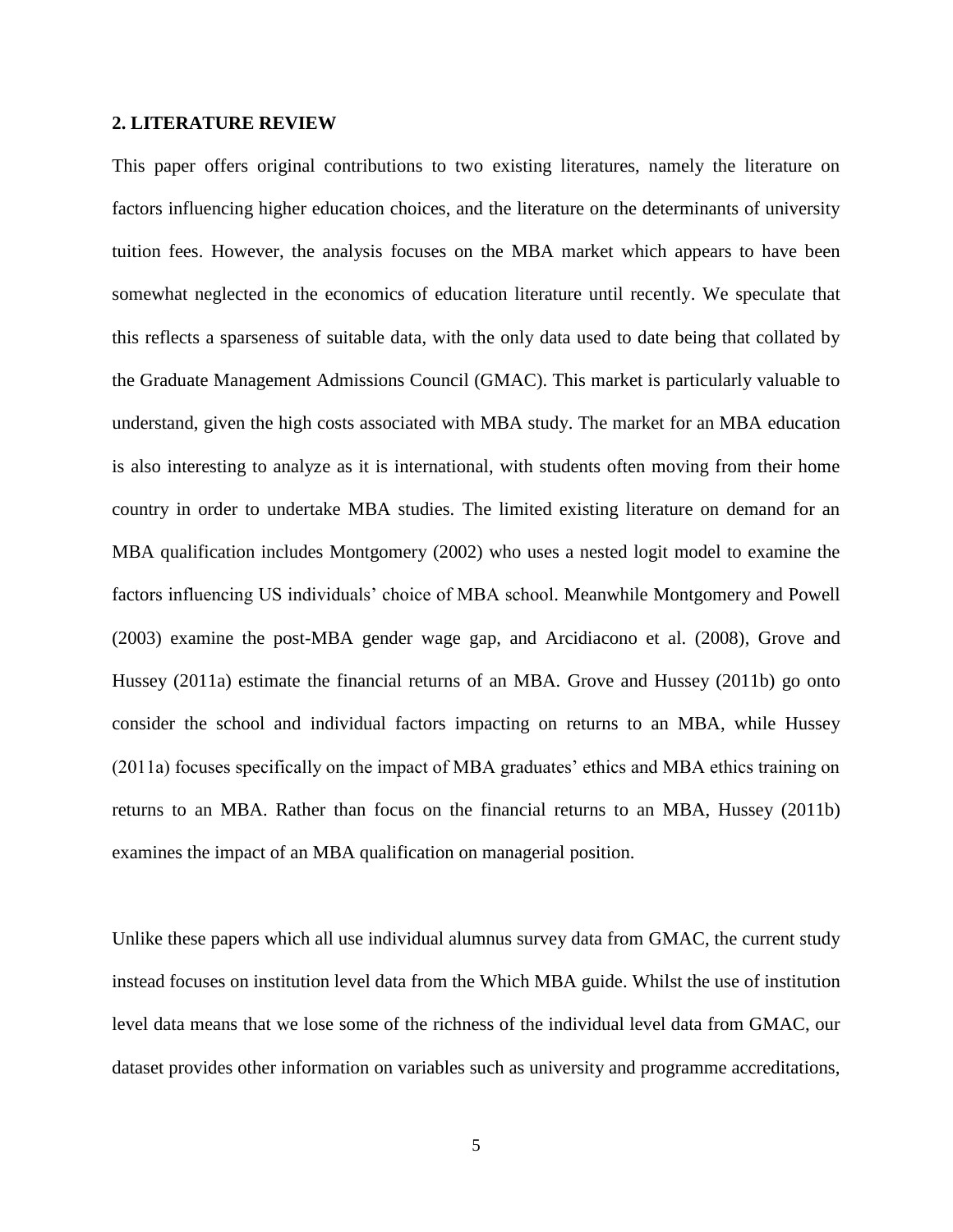and published programme rankings. Such variables enable us to address the questions posed in the introduction, providing an insight into the impact of quality indicators on demand for an MBA which can be considered to be an experience good.

More generally, on the factors influencing students' higher education decision choices, a number of issues have been addressed in the existing literature including the factors influencing the decision to attend university after school (Psacharopoulos and Soumelis (1979), Menon (1998)), and the decision to study overseas (Altbach (1991), Mazzarol (1998), Mazzarol and Soutar (2002), Nattavud (2005)). A number of recent papers consider the impact of published college rankings on US college applications, namely Griffith and Rask (2007), Bowman and Bastedo (2009) and Luca and Smith (2011), with Gunn and Hill (2008) considering the impact of university league tables on applications for undergraduate places in the UK. Meanwhile, Bezmen and Depken II (1998) focus on the impact of objectively measurable college characteristics on US undergraduate application rates.

A number of papers already examine the impact of tuition fees on demand for a university education, with Blaug (1981) and Woodhall (1991) offering early analyses of the impact of fees in the UK on overseas student demand for higher education, and Leslie and Brinkman (1987), Savoca (1990), Heller (1997), and Cameron and Heckman (1999) offering US analyses, while Neill (2009) considers the Canadian market. Neill's (2009) contribution is particularly valuable due to the instrumental variable approach adopted to take account of the endogeneity of fees, although Epple et al.'s (2006) simultaneous equation model of demand, financial aid, educational expenditure and outcomes must also be noted. However, while a number of studies have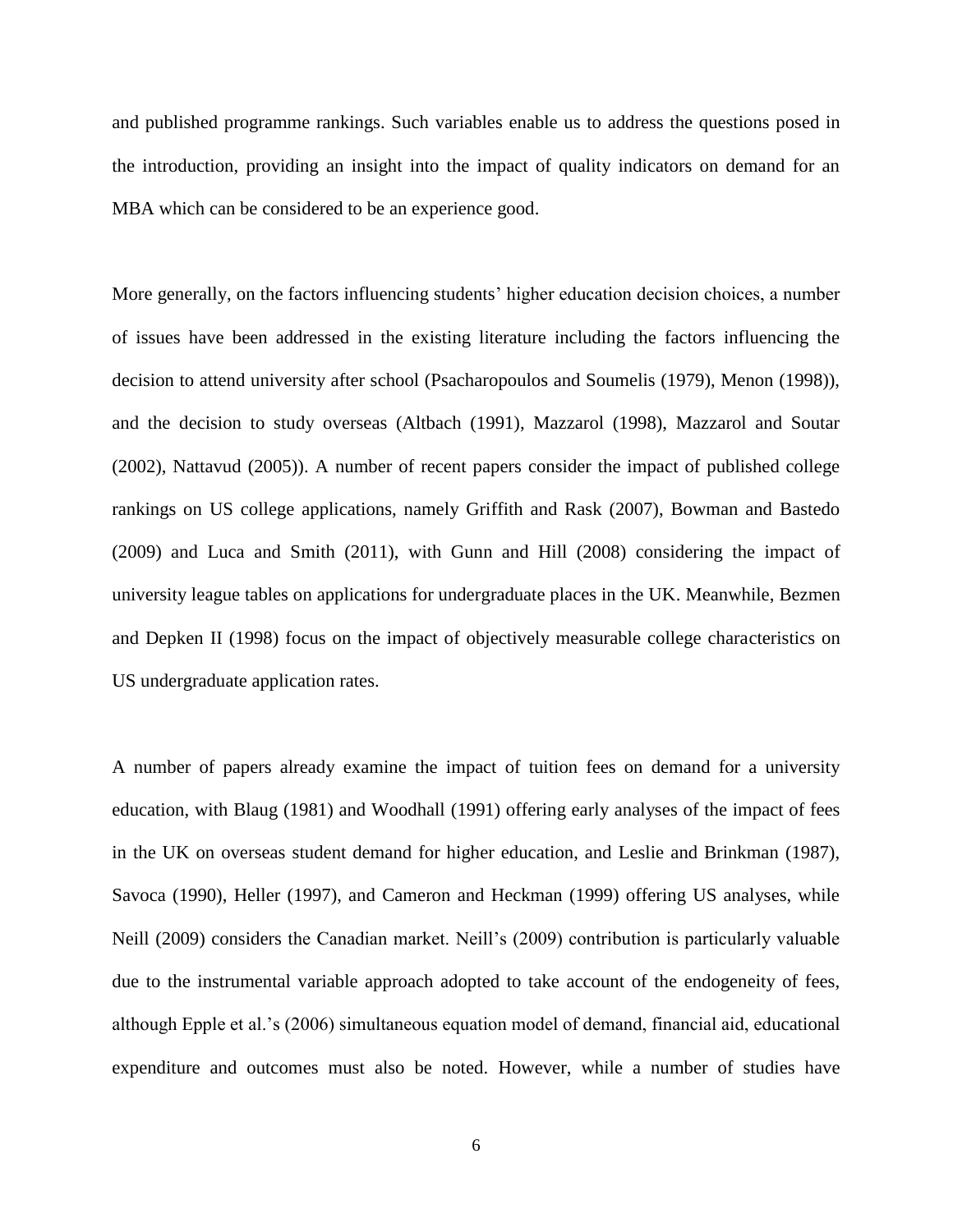examined the multiple factors influencing students' university choices, including Elliott and Soo (2010) and Abbott and Leslie (2004), much of the existing literature focuses on undergraduate university choice. This paper expands the literature by instead examining the institution level factors influencing decisions to study for an MBA qualification.

A separate strand of literature considers the factors that determine levels of university tuition fees. Numerous hedonic pricing models have been reported in academic literature across economics and management disciplines since Rosen's (1974) and Lucas's (1975) influential depiction of hedonic pricing methods. Traditionally, only objective factors that are expected to have a direct impact on prices were included as explanatory variables, although nowadays the term hedonic pricing model is sometimes used more loosely to denote models of objective as well as subjective factors influencing prices. Applications of the hedonic pricing model to the pricing of education continue to grow. An early example is Harford and Marcus's (1986) analysis of undergraduate private college fees in the US. The literature has since been developed by Koshal et al. (1994); Koshal and Koshal (1998); Dimkpah et al. (2004); Schwartz and Scafidi (2004) and McMillen et al. (2007). However, with the exception of Schwartz and Scafidi (2004), who have a panel of five years duration, the literature to date focuses on cross sectional analyses, while Koshal and Koshal (1998) is notable for the estimation of a 2SLS model of the supply and demand factors influencing fees simultaneously. The remaining papers focus on a single equation model of the factors impacting on US undergraduate fees. Research has not uncovered any (hedonic) pricing models of MBA fees, despite the premium fees often set by institutions across the world. Consequently, this paper offers a number of contributions to the literature on the factors impacting on university fees. The paper offers an analysis of MBA tuition fees, both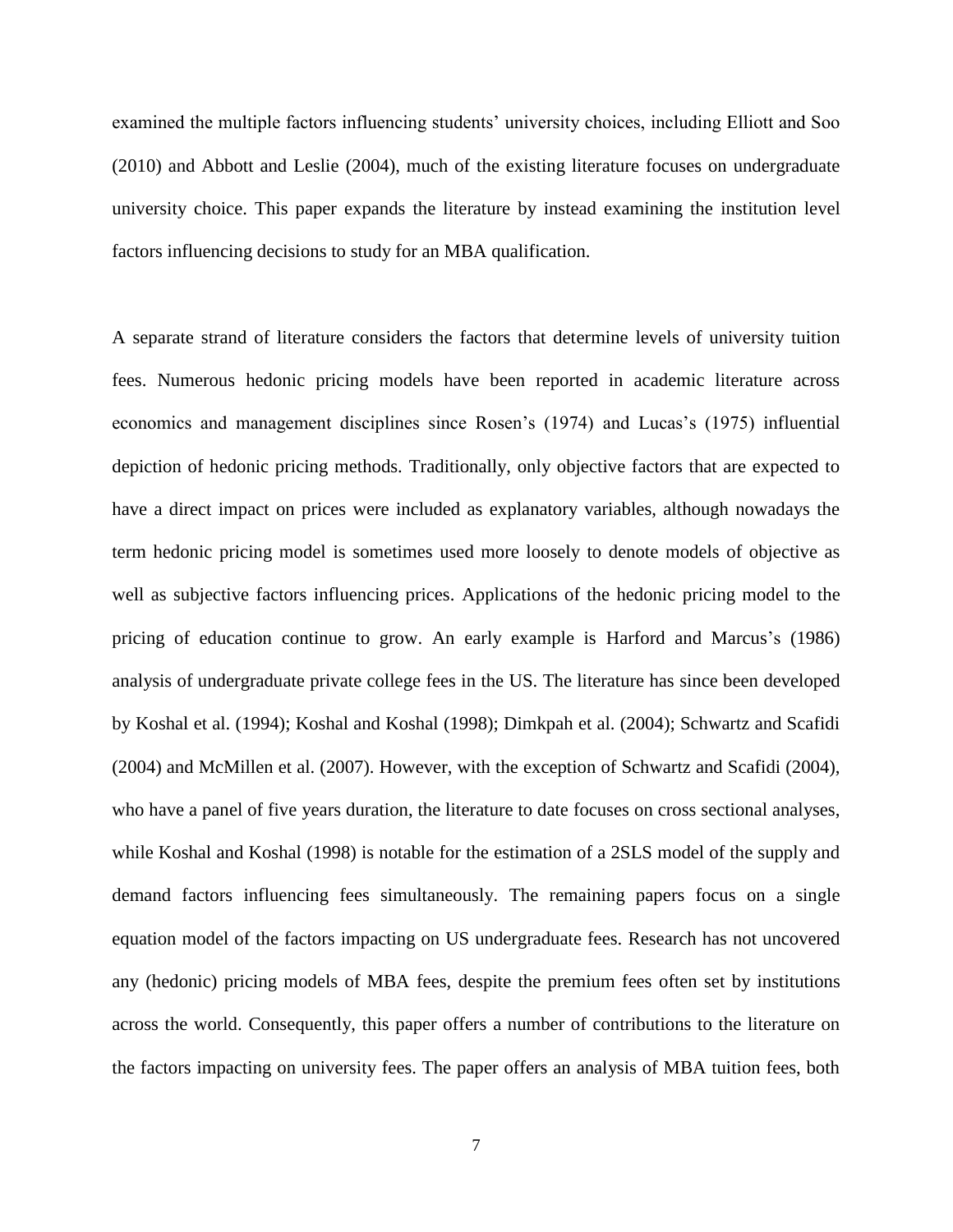in the US and across the world. Further, the panel data set is notable for the length of data used as well as the number of universities sampled. Finally, it is argued that the analysis is strengthened by the recognition that not only fees, but also demand for an MBA is endogenously determined, such that simultaneous equation methods are required.

#### **3. DATA**

The main data source is successive editions of the Which MBA Guide, published annually since 1989 by The Economist. This contains information on MBA programmes, increasingly from countries across the world, although earlier editions focused on US and European programmes. Some data in the Guide are collected directly from each institution, for example data on fees, staff and student numbers, accreditations and the number of overseas placements available. However, since 1993, alumni have also been surveyed and aggregated responses are reported, allowing us to use variables that reflect alumni views of the programmes undertaken.

The Which MBA guide has produced an overall ranking of the top MBA programmes since the 2002 edition of the Guide. The ranking is constructed from a weighted average of the current and previous two years' data (the weights are 50 percent for the current year, 30 percent for the year before, and 20 percent for two years before) to reduce the volatility in the rankings. The Financial Times (FT) has also produced a ranking of MBA programmes since 1999. Similar to the Which MBA rankings, the FT rankings are based on a weighted average of three years' data (in this case, the weights are 50 percent for the current year, and 25 percent for each of the previous two years). These FT rankings have been added to the dataset, allowing an estimate of the impact of both sets of rankings on applications and fees to be made. Even if some students do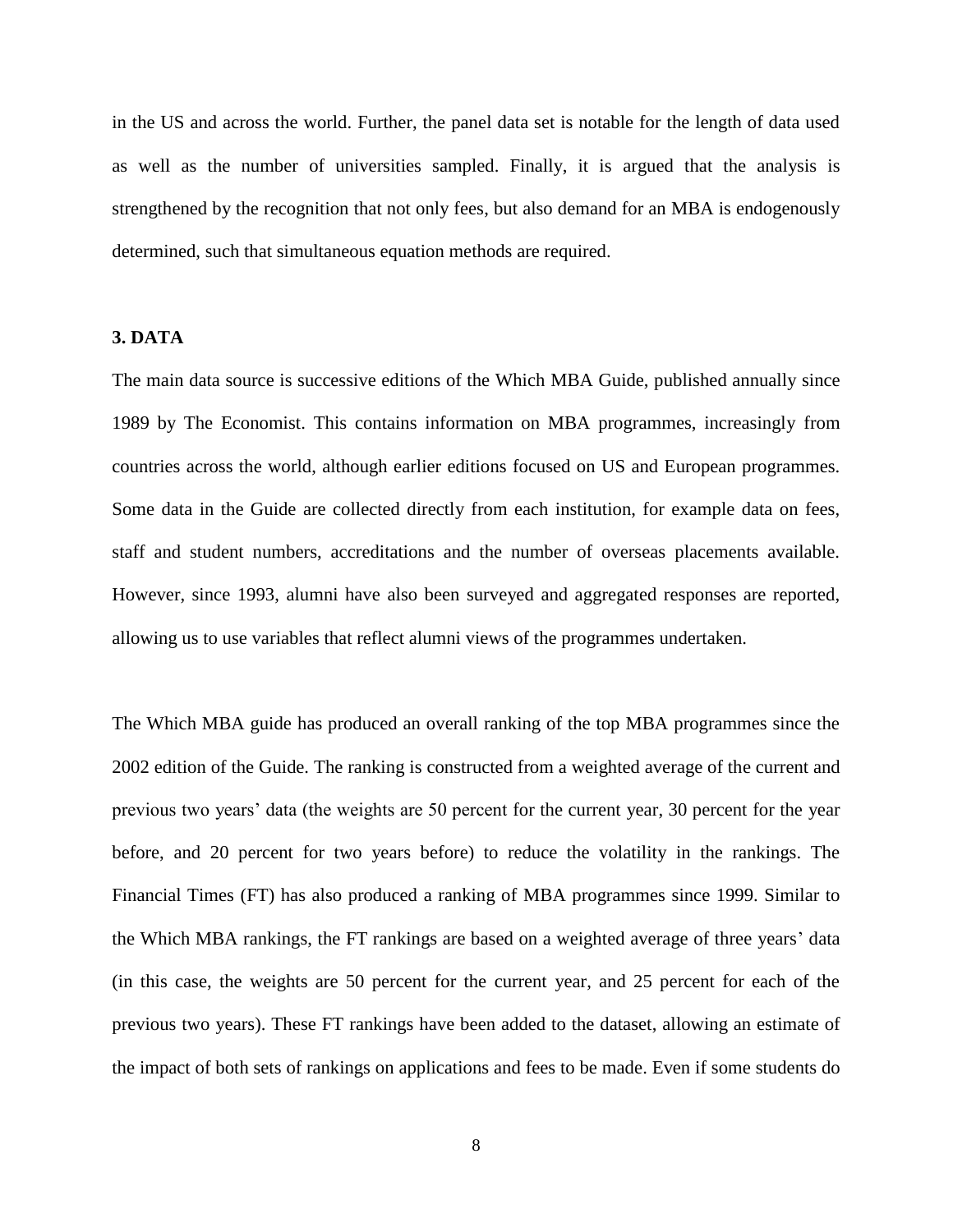not read either the Which MBA guide or the FT rankings prior to selecting programmes to apply to, most students will be aware of the approximate position of a programme in the rankings as universities will highlight a good placing in any marketing materials. $<sup>2</sup>$ </sup>

In the Which MBA Guide, monetary values are given in the domestic currency until 2006, after which US dollar values are reported. All monetary values from 2006 and before are converted into US dollars using the year-average exchange rates obtained from the International Financial Statistics of the International Monetary Fund (IMF). The resulting US dollar values are converted into real terms using the year-average Consumer Price Index (CPI) of each country, obtained from the World Economic Outlook database of the IMF.

The final sample is an unbalanced panel, covering 17 years from 1994 to 2010 and 1249 observations from 132 universities, with 582 observations from 53 universities in a sample restricted to US universities. Table 1 lists the number of observations and universities by country in our sample. As the data are from the Which MBA Guide, the observations relate to MBA programmes identified by that publication as the best quality MBA programmes, including, since 2002, the programmes that the guide ranks as amongst the top 100 in the world. Figure 1 shows that, for these programmes, there has been an increase in the number of applications per place over time. The GMAC annual Geographic Trend Report (2011) indicates that the average

 $\overline{\phantom{a}}$ 

 $2$  Other MBA programme rankings exist, including the Business Week and US News rankings as high profile alternatives. The US News ranks were not used in this paper as the focus is exclusively US-based, while the Business Week rankings are only published in full biannually, and do not include a combined World ranking, instead providing separate US and Rest of the World rankings. Nevertheless, using the 2010 rankings of each of the four publications, the correlation between each pair of rankings was never lower than 0.73, suggesting confidence in the Which MBA Guide and FT rankings used.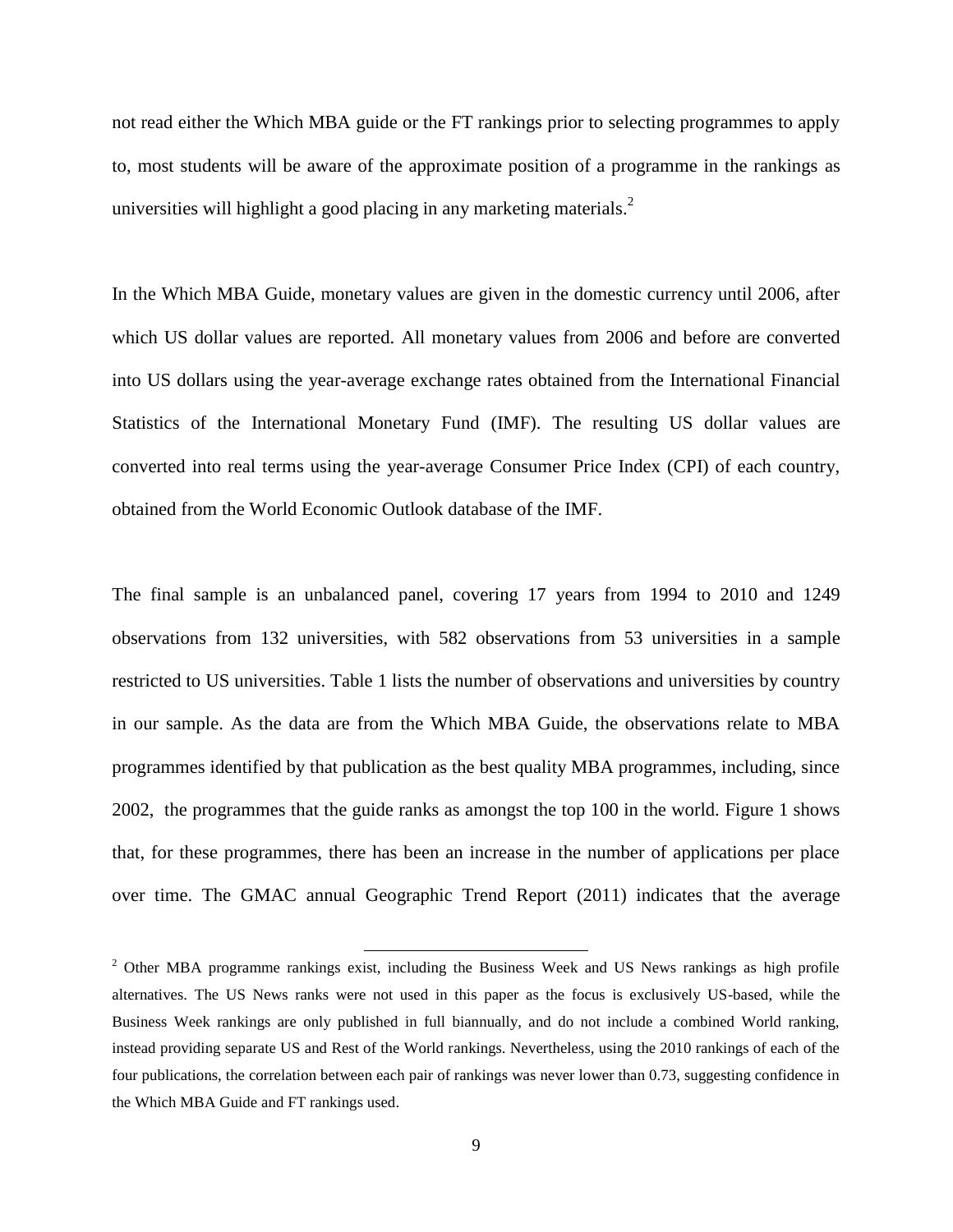number of reports sent per candidate of the GMAT test has remained fairly constant at 2.9 to 3.0 reports between 2000 and 2010, so the majority of the increase in applications shown in Figure 1 may be attributed to an increase in the number of applicants rather than an increase in the number of applications per applicant. This increase in demand is also reflected in increasing fees over time, as shown in Figure 2. This figure also shows that post-MBA starting salaries have been rising over time, and further that in recent years these salaries have exceeded average US salary levels that are shown on Figure 2 for comparison purposes. Simultaneously, there is evidence of higher quality MBA students as can also be seen in Figures 3 and 4, which document an increase in the average GMAT scores and average months of previous work experience of students on these programmes.

Table 2 provides some descriptive statistics of the variables used in the basic econometric specification. "Overall" refers to the overall mean and standard deviation of the sample; "between" refers to the difference between the means of each university; "within" refers to the variation within each university over time. Table 2 shows that there is a large amount of variation both within and between universities in all variables. In addition, compared to non-US universities, US universities charge higher real fees, have more applications per place, occupy lower ranks in both the Which MBA guide and the FT rankings (indicating higher quality), and have students with higher average GMAT scores and less work experience. However, there is no significant difference in post-MBA salaries between US and non-US universities.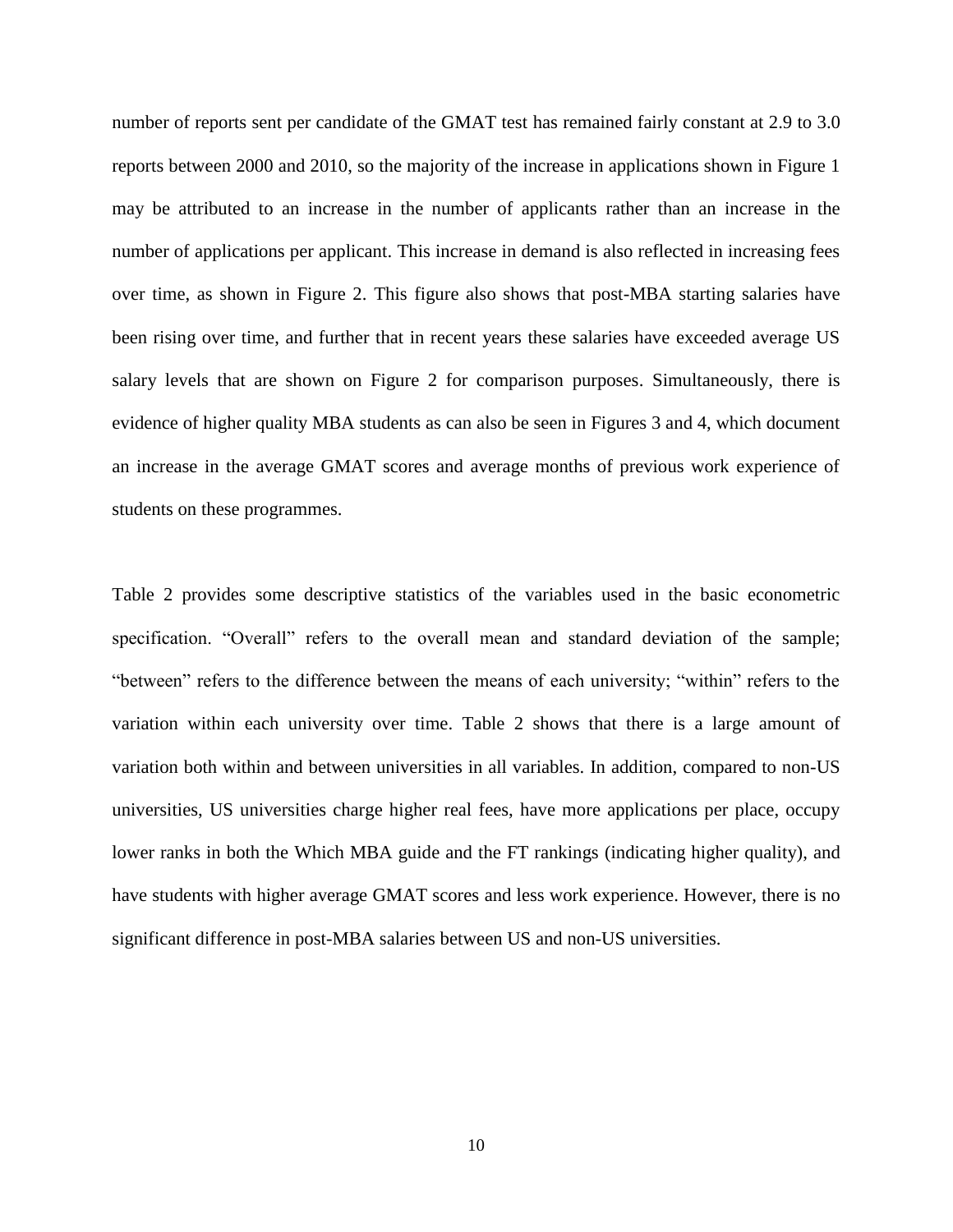### **4. ECONOMETRIC METHODS**

We estimate a system of two simultaneous equations, one of fees, the other for applications, as a function of several explanatory variables. Since our main objective is to determine whether or not there exists a market mechanism in the MBA sector, our baseline specification is the following:

$$
Fees_{it} = \alpha_1 + \beta_{11} \ln(Apps Ratio)_{it-1} + \beta_{12} (Av GMAT)_{it-1} + \gamma_{1i} + \delta_{1t} + \varepsilon_{1it} \tag{1}
$$

$$
ln(Apps Ratio)_{it} = \alpha_2 + \beta_{21} (Fees)_{it} + \beta_{22} (Av GMAT)_{it-1} + \gamma_{2i} + \delta_{2i} + \varepsilon_{2it}
$$
 (2)

where  $\gamma_{1i}$  and  $\gamma_{2i}$  are university-specific effects, and  $\delta_{1t}$  and  $\delta_{2t}$  are time-specific effects. Timeinvariant university-specific effects may include university reputation, while time-specific effects may include the recession of 2008-09 which may be expected to impact on all universities in the sector. Equation (1) states that (real) fees<sup>34</sup> charged by university *i* in year *t* are determined by the natural log of the applications ratio (number of applications divided by number of places<sup>5</sup>) in the previous year, the average GMAT score in the previous year, time- and university-specific

<sup>&</sup>lt;sup>3</sup> In additional sensitivity checks we also use the university's real fees relative to the fees charged by other universities in the same country (or region in the US), to capture the idea that universities may set their fees depending on what their local rivals do. The regression results using this alternative measure of fees are qualitatively similar to the results reported below for real fees.

 $4$  We have also experimented with using the natural log of fees in equations (1) and (2); however, the results were much weaker than when fees are included linearly as in equations (1) and (2). This suggests that including fees in levels rather than in logs is the preferred functional form for this system of equations.

<sup>&</sup>lt;sup>5</sup> We use the applications ratio instead of applications, since the applications ratio captures the excess demand for places. Larger MBA programmes may be expected to have more applications, *ceteris paribus*, so using the applications ratio controls for this effect. In addition, the coefficient of variation within each university over time is much lower for intake than for total applications (0.355 compared to 0.903), so that much of the variation in applications per place within universities over time is due to changes in applications rather than changes in intake.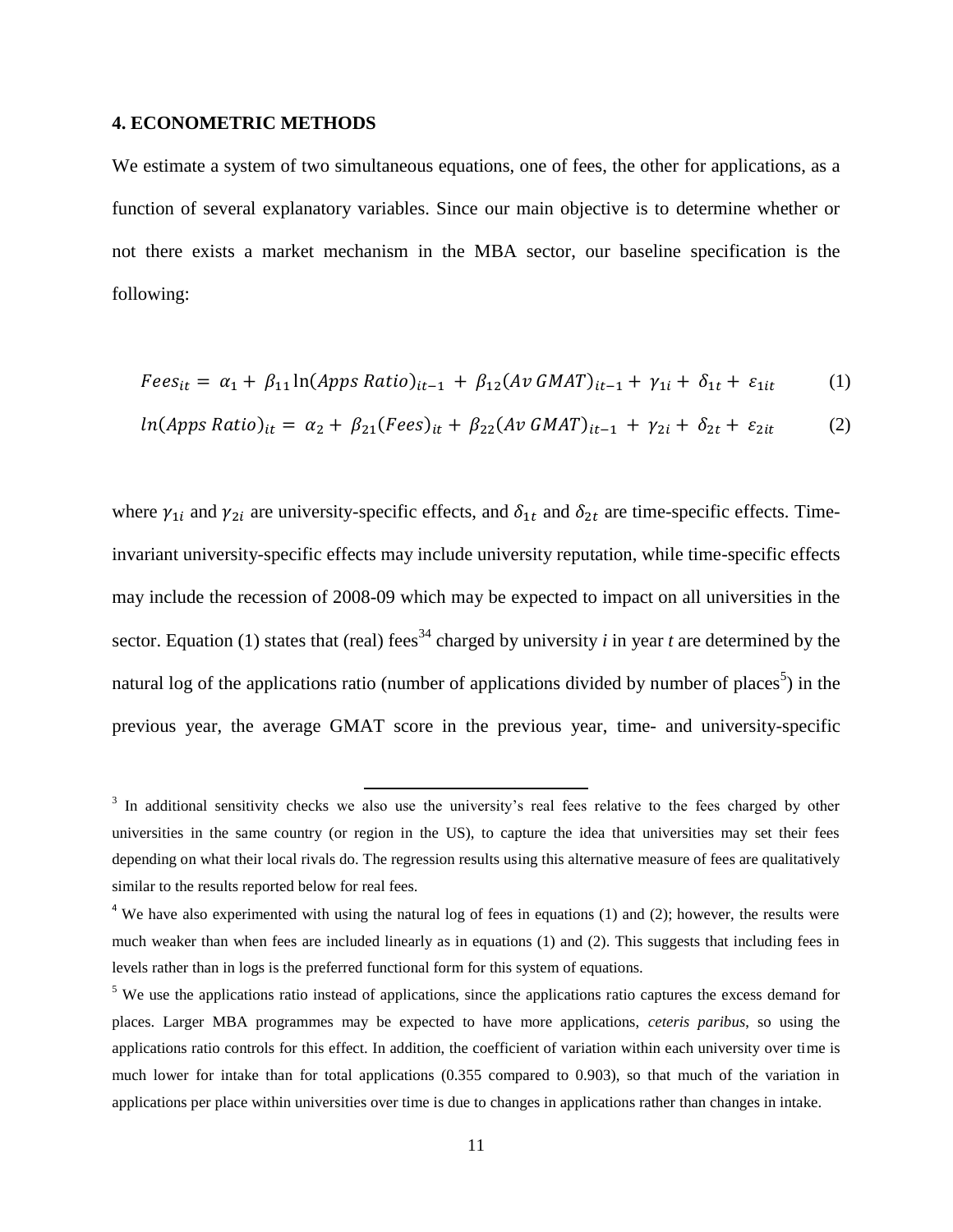effects, and an error term. Similarly, equation (2) states that the natural log of the ratio of applications to places in university *i* in year *t* are determined by real fees in the current year, average GMAT in the previous year, time- and university-specific effects, and an error term.

If MBA fee-setting responds to the market forces of demand in the form of the number of applications, and if demand responds to the market forces of price in the form of fees, then equations (1) and (2) will be simultaneously determined, and we would expect  $\beta_{11} > 0$  and  $\beta_{21}$  < 0; that is, higher applications in the previous year should encourage universities to charge higher fees in the current year, while higher fees in the current year should restrict applications in the current year. The Average GMAT score proxies for the quality of the student body; a higher average GMAT score would imply higher quality students and hence the possibility of charging higher fees for what may be expected to be a better quality product. Reflecting this,  $\beta_{12}$  should be positive. On the applications side, higher average GMAT scores may encourage applications by signalling the quality of the programme, or may discourage applications by posing too high a barrier for potential applicants. Many institutions have on their websites a section detailing the average GMAT scores obtained by previous cohorts of students, so this information is readily available to prospective applicants. The inclusion of both time and university-specific effects means that the coefficients are identified from changes in the variables for each university over time.

We take the first differences of equations (1) and (2) to eliminate the university-specific effects. This gives: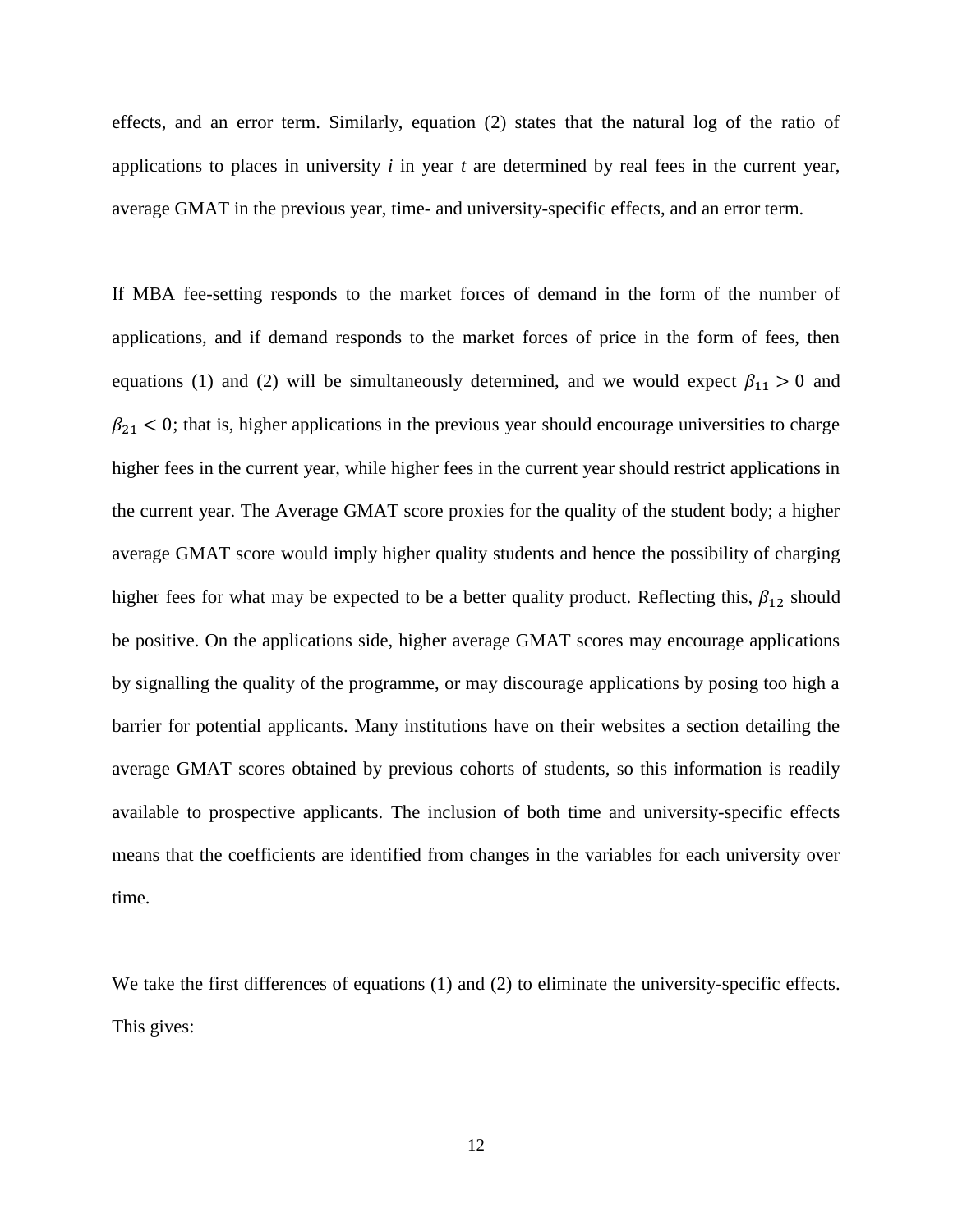$$
\Delta Fees_{it} = \beta_{11} \Delta ln(\text{Apps Ratio})_{it-1} + \beta_{12} \Delta(\text{Av GMAT})_{it-1} + \Delta \delta_{1t} + \Delta \varepsilon_{1it}
$$
\n
$$
\Delta ln(\text{Apps Ratio})_{it} = \beta_{21} \Delta(Fees)_{it} + \beta_{22} \Delta(\text{Av GMAT})_{it-1} + \Delta \delta_{2t} + \Delta \varepsilon_{2it}
$$

where  $\Delta$  is the first difference operator. Since having first differenced time dummies is inconvenient (see Wooldridge, 2003 for a discussion), we estimate the first-differenced equations with time dummies in levels, as follows:

$$
\Delta Fees_{it} = \beta_{01} + \beta_{11}\Delta ln(\text{Apps Ratio})_{it-1} + \beta_{12}\Delta(\text{Av GMAT})_{it-1} + \delta_{1t} + \Delta \varepsilon_{1it} \tag{3}
$$

$$
\Delta ln(Apps Ratio)_{it} = \beta_{02} + \beta_{21} \Delta(Fees)_{it} + \beta_{22} \Delta(Av GMAT)_{it-1} + \delta_{2t} + \Delta \varepsilon_{2it}
$$
 (4)

Equations (3) and (4) are estimated simultaneously using Three Stage Least Squares (3SLS) estimation<sup>6</sup>. Fees and application ratios are both endogenous, so instrumented values of both variables are obtained. To help identify the two equations, we include two additional instruments which are not part of equations (3) and (4): these are the twice-lagged fees and application ratios, in levels. This follows the Anderson-Hsiao (1981) method of instrumenting variables in differences with the respective lags in levels; Anderson and Hsiao (1981) show that this yields consistent estimates in a dynamic 2SLS model<sup>7</sup>. Later in our results tables we report the F-

 $\overline{\phantom{a}}$ 

<sup>&</sup>lt;sup>6</sup> A key assumption is that  $\Delta \varepsilon_{1it}$  and  $\Delta \varepsilon_{2it}$  are uncorrelated over time, for the standard errors to be valid under firstdifferencing. We test the residuals from the regressions for serial correlation, and find evidence of negative serial correlation in the first-differenced residuals. Therefore, the usual OLS standard errors may not greatly understate the correct standard errors (see Wooldridge, 2003 for discussion).

It is possible to substitute the one-period lag of equation (4) into equation (3) and write it as the change in fees as a function of lagged change in fees, eliminating the applications ratio from the model. Doing this yields the expected negative coefficient on the lagged change in fees; this coefficient is less than 1, which suggests that this year's change in fees may be partly in response to the previous year's change; in particular, that it represents a partial adjustment to the previous year's change.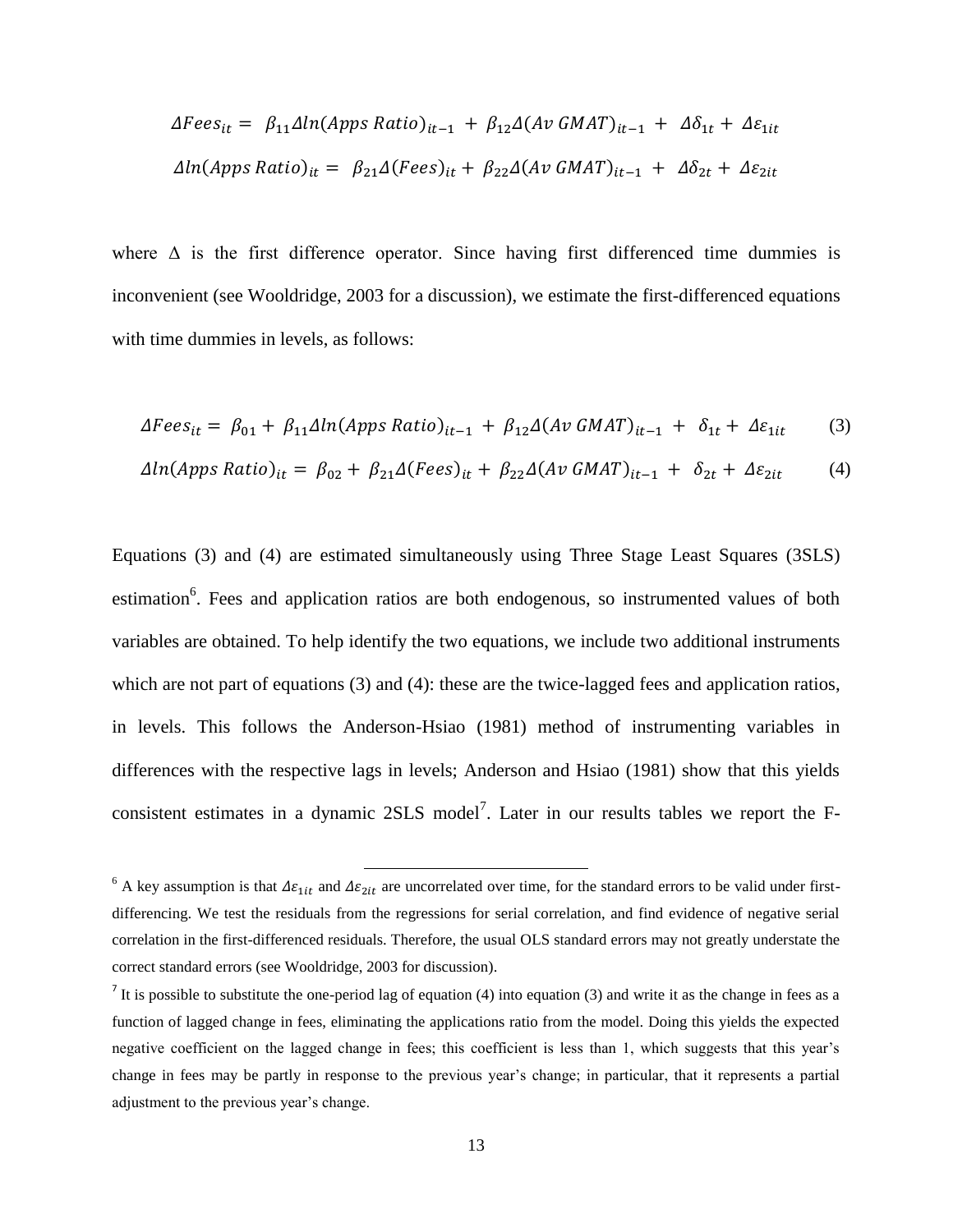statistic of these two additional instruments in the first stage regressions; they are always highly significant, suggesting that they are strongly correlated with the instrumented variables.

We performed the Fisher-type panel-unit-root test on the main variables in equations (3) and (4): fees, the natural log of the applications ratio, and the average GMAT score, all in first differences. The highly unbalanced nature of our panel and the presence of gaps in the data prevent us from performing other panel-unit-root tests. The null hypothesis is that all panels contain a unit root, while the alternative is that at least one panel is stationary. The test rejects the null hypothesis for each variable at every conventional significance level, which suggests that our data does not have unit roots in every panel.

In addition to the basic specification estimated in equations (3) and (4), the results of which are reported in Section 5.1 below, we also estimate models which include additional control variables to test the robustness of the results. These results are discussed in Section 5.2. We also compare our results with results estimated with OLS separately for the two equations, ignoring the simultaneity; these results are reported in Section 5.3. Finally, whilst our main sample includes universities from many countries, around 40 percent of our sample comes from the US. It may be argued that the US market for MBAs is more unified than the global market, and also that our US sample covers a larger fraction of the US market than our global sample covers of the global market (for example, there is only one Japanese university in the sample: the International University of Japan). Therefore, in Section 5.4 we limit the sample to only US universities, and report the results for this sample.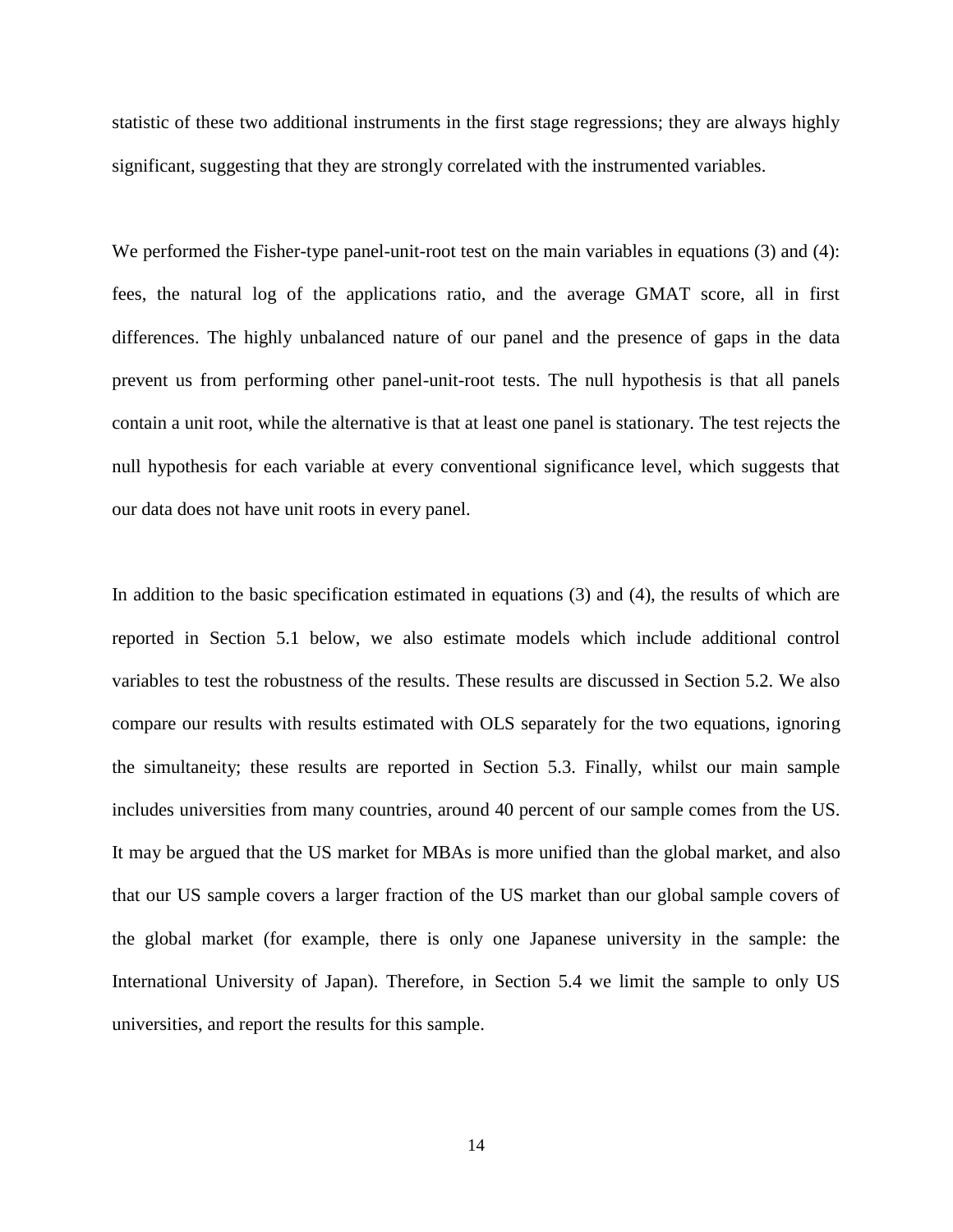#### **5. RESULTS**

This section reports the regression results using the methods detailed above. All regressions reported are in first differences, with time-specific effects.

#### **5.1. Fees, applications and rankings**

In this section we report the results of the baseline specifications (3) and (4), relating MBA fees, the applications ratio and average GMAT scores. These results are reported in columns (1) and (2) of Table 3. The applications ratio has a significantly positive effect on fees in the coming year; that is, higher applications-to-places increases the fees charged. On the other hand, fees have a negative effect on the applications ratio; higher fees reduce the number of applications per available place. Taken together, we see this result as providing evidence that the market mechanism operates in this sector: higher prices discourage demand, whilst higher demand in the previous year encourages firms to increase current prices.<sup>8</sup> The average GMAT score has no significant effect on fees, but has a significantly positive effect on applications. This indicates that universities do not take into account the academic abilities of their students in deciding on fee changes, but that applicants are attracted by higher GMAT scores in the past. Any degree could be considered to be an experience good, for which applicants cannot obtain full information in advance of choosing a university. Given the premium fees typically charged for MBAs and the opportunity cost in terms of forgone salaries of studying for a full-time MBA, applicants may be expected to consider carefully their application choices; the quality of previous students appears to be used as a signal of degree quality.

l

<sup>&</sup>lt;sup>8</sup> If the market mechanism works effectively, then prices should be observed to fall as well as rise, depending on market conditions. In the dataset, we observe 297 occurrences of nominal fee decreases, and once we convert fees into US dollars and correct for inflation, we find 552 instances of real fee reductions.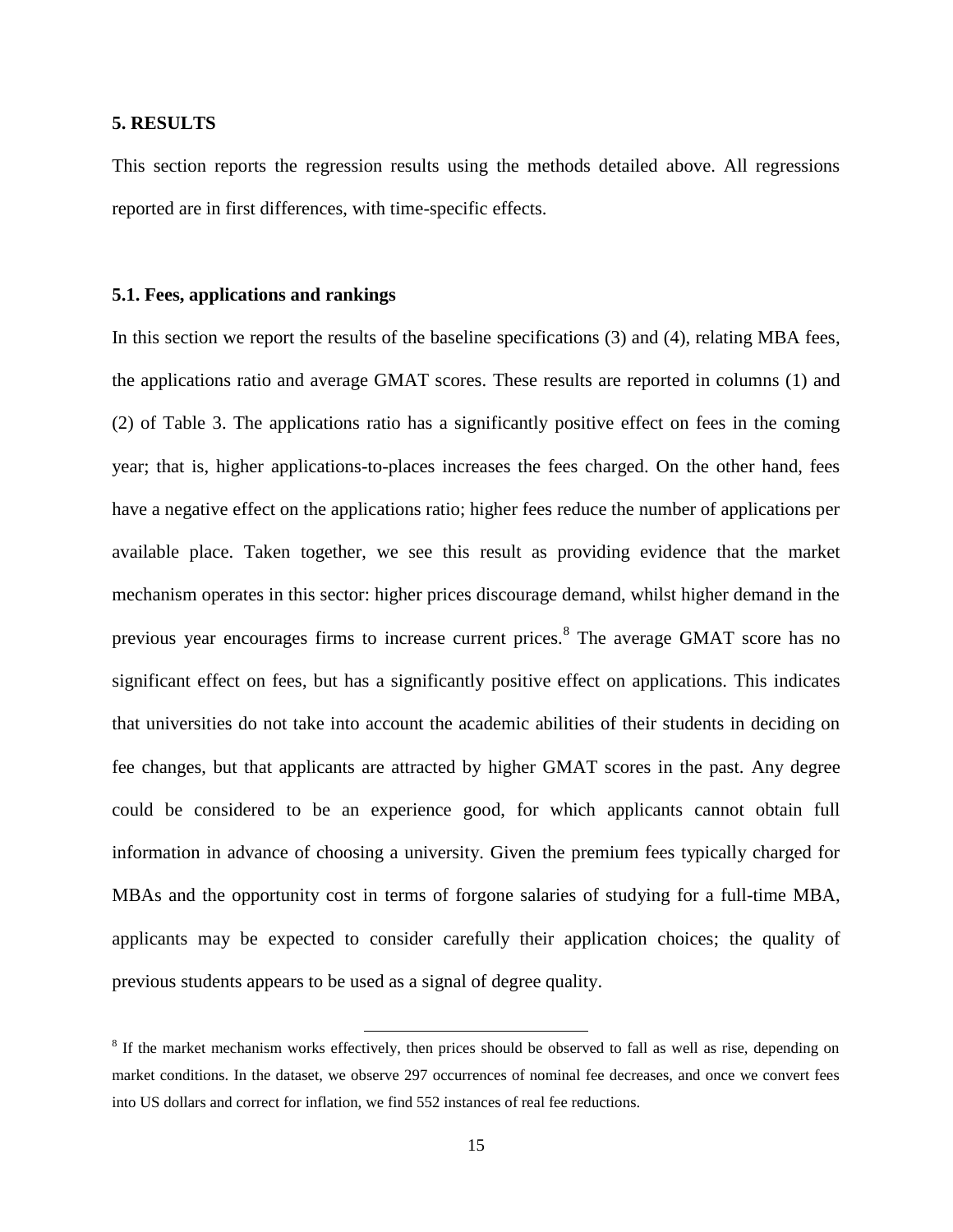Columns (3) to (6) of Table 3 include two different measures of the ranking of MBAs. If this sector behaves like a market for an experience good, and if MBA rankings signal the (true or perceived) quality of the programme, then a change in the MBA ranking would reflect changes in the quality of the programme, as distinct from time-invariant reputation which would be eliminated by the first-differencing. We may expect that higher-quality programmes may attract more applicants for each available place, controlling for prices and entry standards. This idea is tested in columns (3) to (6) of Table 3. First, in columns (3) and (4), we use the ranking produced by the Which MBA guide published annually by the Economist. MBA rankings are available from this source starting in 2002. We find that the Which MBA guide ranking has no significant impact on either the fee charged or the applications ratio. The results for the other variables remain qualitatively similar to those in columns (1) and (2).

Although the Which MBA guide is the main source of the data used in this paper, it remains an open question as to whether other MBA rankings are more influential in the sector. We therefore consider the rankings published by the Financial Times. In columns (5) and (6), we use the Financial Times MBA rankings, starting from the year 1999. We find that the Financial Times ranking has no significant impact on the fee charged, but has a significantly positive effect on the application ratio. This indicates that higher rank (lower quality) increases applications, which seems puzzling. It may be that a university that moves up the league table discourages speculative applications from less-able students. It is also possible that this is the result of a sample selection problem since not all the universities in the Which MBA guide are in the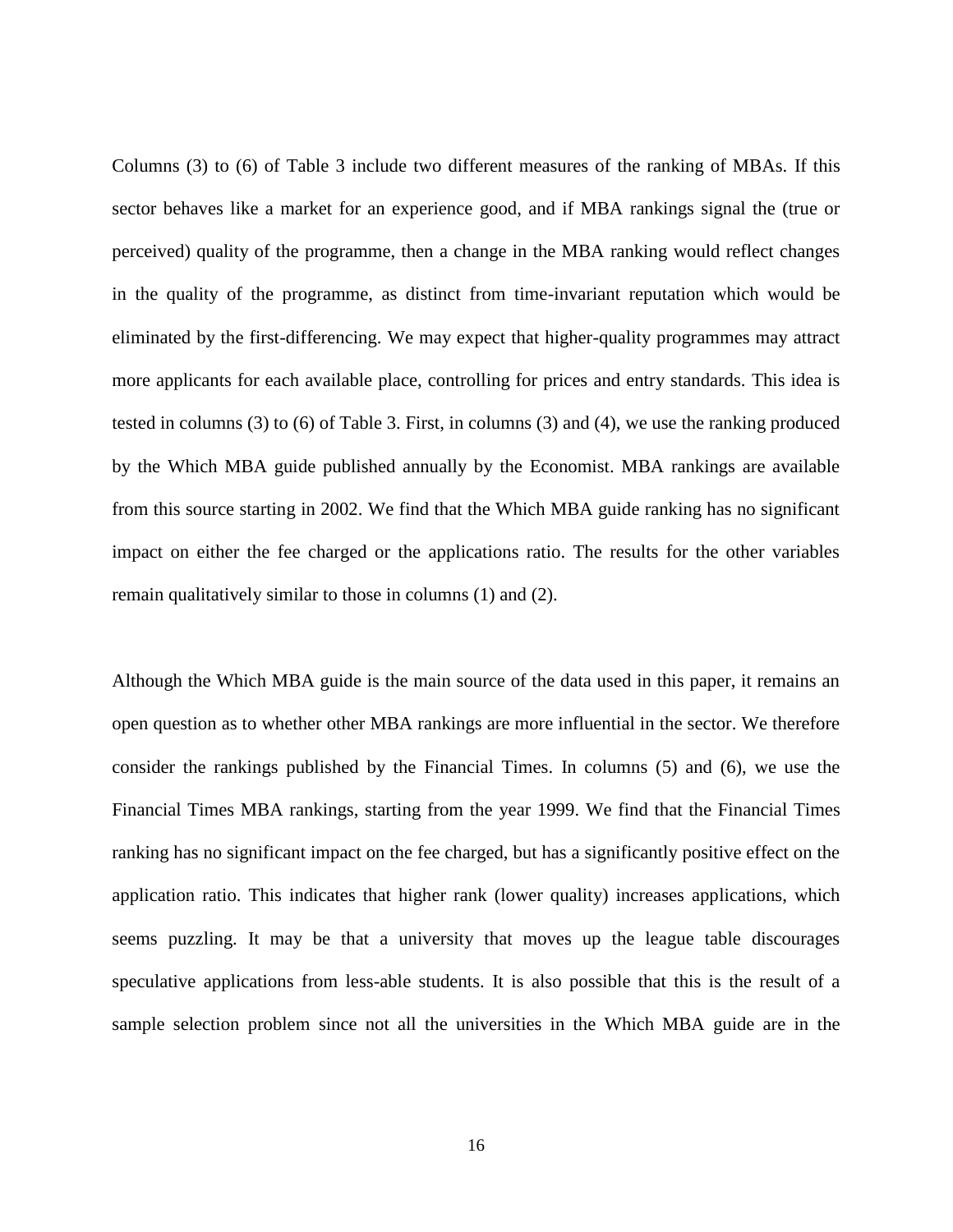Financial Times guide. Nevertheless, the results of the other variables remain the same as before<sup>9</sup>.

The conclusion that published rankings have little effect on MBA applications contrasts with the prevalent result in the rest of the literature. Griffith and Rask (2007), Bowman and Bastedo (2009) and Luca and Smith (2011) all identify a significant, positive impact of improvements in published ranking position on US undergraduate applications, with this effect more marked for top ranked US colleges. Consequently, the analysis below considers whether alternative factors instead affect MBA programme applications.

#### **5.2. Robustness to additional control variables**

In this section we check the robustness of our main result, that is, the relationship between fees and applications, to the inclusion of additional explanatory variables that may impact on fees and applications. Data for these additional variables are obtained from the Which MBA guide, and the results of the regressions including these additional variables are reported in Tables 4 and 5. For ease of exposition we group these additional variables into four groups: student characteristics, professional accreditations, faculty characteristics, and student perceptions. As before, all variables are in first differences $^{10}$ .

 $\overline{\phantom{a}}$ 

 $9$  Using the natural log of rank instead of rank in levels yields almost identical results to those reported in Table 3.

 $10$  In unreported results we also include (real) application fees in first differences as an additional explanatory variable in both equations. This is motivated by the idea that application fees may reduce the number of speculative applications, and in so doing, may reduce the cost of administering a programme, hence possibly leading to lower tuition fees. However, we found little significant effect of application fees on either the application ratio or tuition fees.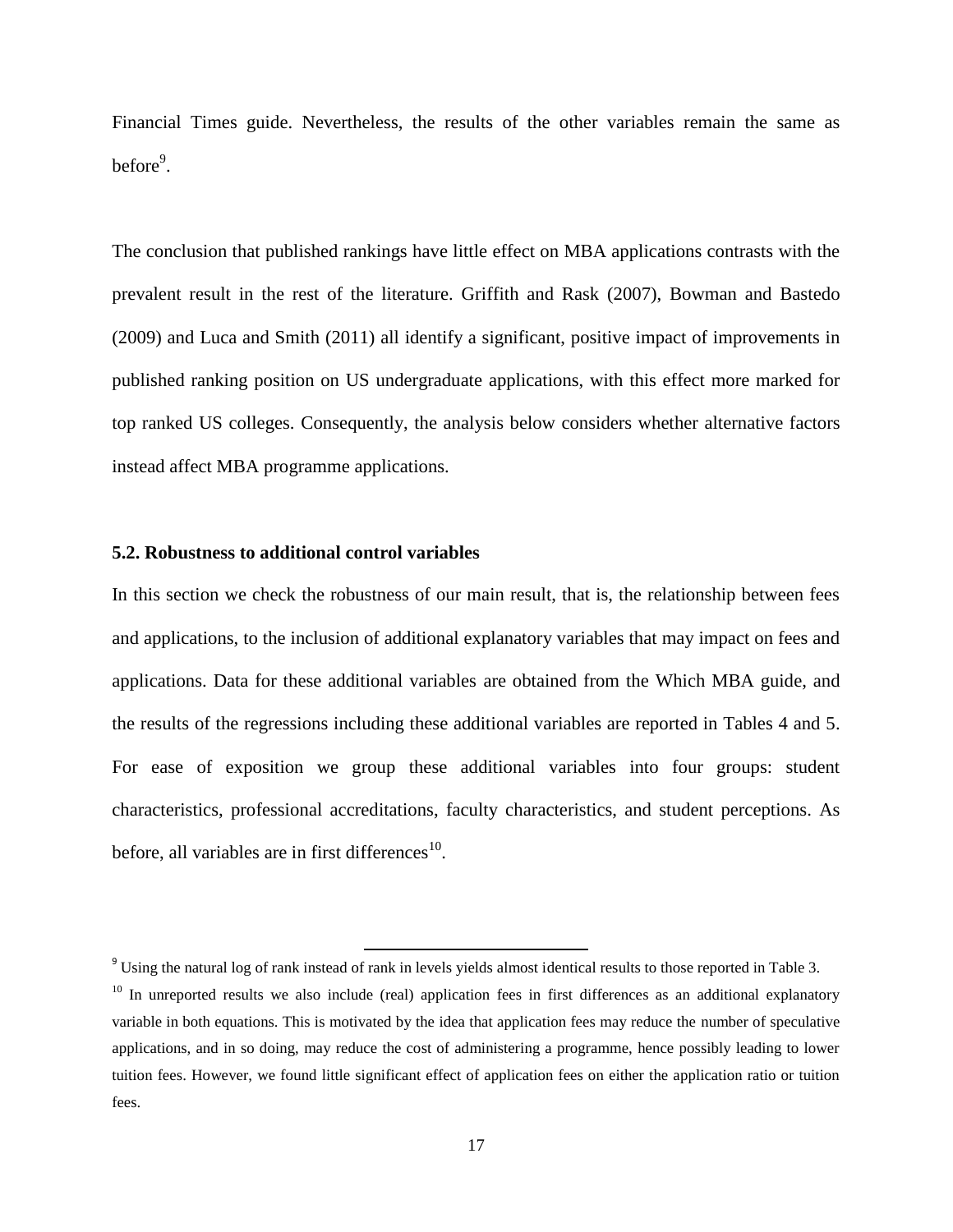The first group of additional variables, student characteristics, includes the average work experience of students in the programme, the average real salary in US dollars obtained by graduates from the programme, the average age of students, and the percentage of female and foreign students. The results of including these variables are in columns (1) and (2) of Table 4. We find that higher post-MBA salaries increase both fees and the applications ratio. This is as we may expect; higher post-MBA salaries may increase the attractiveness of the programme and hence raise demand, increasing both price and quantity demanded<sup>11</sup>. There is weak evidence that a higher percentage of female students reduces the applications ratio, which may suggest that women make fewer applications. The results on fees and applications remain the same as before: higher fees discourage applications, whilst higher applications encourage higher fees in future.

The second group of additional variables, professional accreditations, reflect the growing importance of quality assurance as the number of MBA programmes has increased globally. Professional accreditation may be viewed as another signal of quality; this may be expected to increase both fees and applications. We use a set of three dummy variables for whether or not a programme/business school is accredited by the three main business school accreditation bodies: AACSB (Association to Advance Collegiate Schools of Business), EQUIS (European Quality Improvement System), and AMBA (Association of MBAs). Although EQUIS is a European body, EQUIS accreditation is not restricted to European schools. As with other variables, in the reported results in columns (3) and (4) of Table 4 we use the change in the dummy variable (reflecting attainment or loss of accreditation) as the explanatory variable in the regression; using

 $\overline{\phantom{a}}$ 

 $11$  Data is also available on the percentage increase in salaries post-MBA. This has no significant effect on either fees or applications, and limited data availability means that we lose over half the sample when including this variable, so we do not report these results in the tables.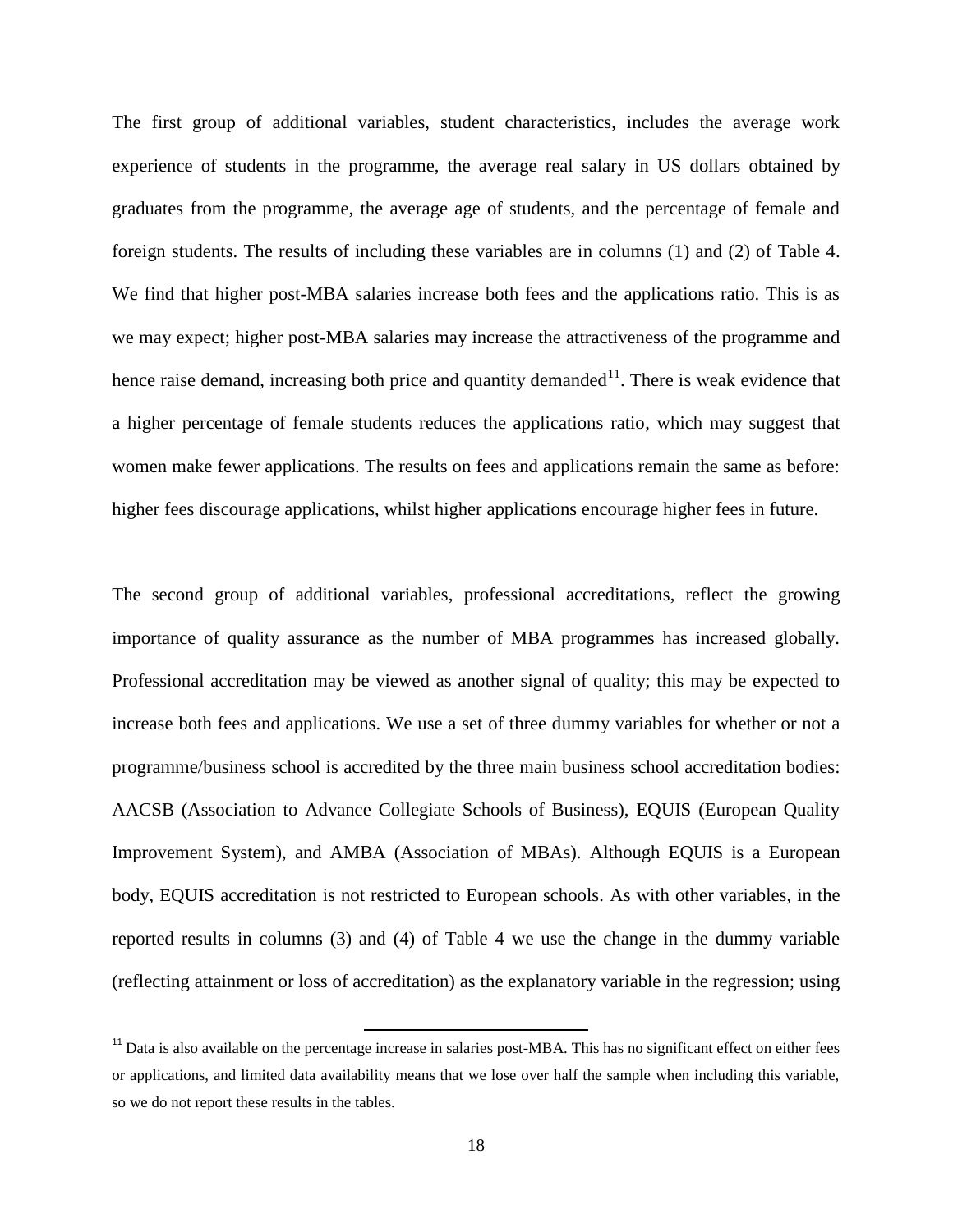the accreditation dummy in levels does not change the results, nor does adding the dummies in levels or first differences to reflect a measure of "total accreditation". We also experimented with interacting the accreditation dummies with continent dummies to reflect the regional orientation of the accreditation bodies, and these interactions also do not have any significant impact on fees or applications. In all cases, accreditation has no significant impact on either applications or fees, and inclusion of the accreditation dummies does not change the basic relationship between applications and fees. What this suggests is that professional accreditation may not be very important to students in the MBA market, although Hussey (2011b) concludes that AACSB accreditation is associated with higher returns to an MBA qualification in the US.

The third group of additional variables is the characteristics of the faculty of an MBA programme. It may be hypothesized that superior faculty either in terms of research reputation or teaching quality may be prized by students, thus raising demand and hence applications and fees. We use three variables: the percentage of faculty with PhDs, student evaluation of the quality of the faculty, and the ratio of faculty to students. This last variable is potentially subject to severe measurement error, as although universities report the number of faculty involved in the MBA programme, the intensity of involvement may be quite different across universities, or even within the same university over time. Hence the results reported in columns (1) and (2) of Table 5 should be interpreted with caution. The only faculty variable that is marginally significant is the ratio of faculty to students, suggesting that a higher ratio of faculty to students discourages applications. However, as noted above this variable is measured with error, so the implications of this result are not clear. In any case, the basic results relating applications to fees remain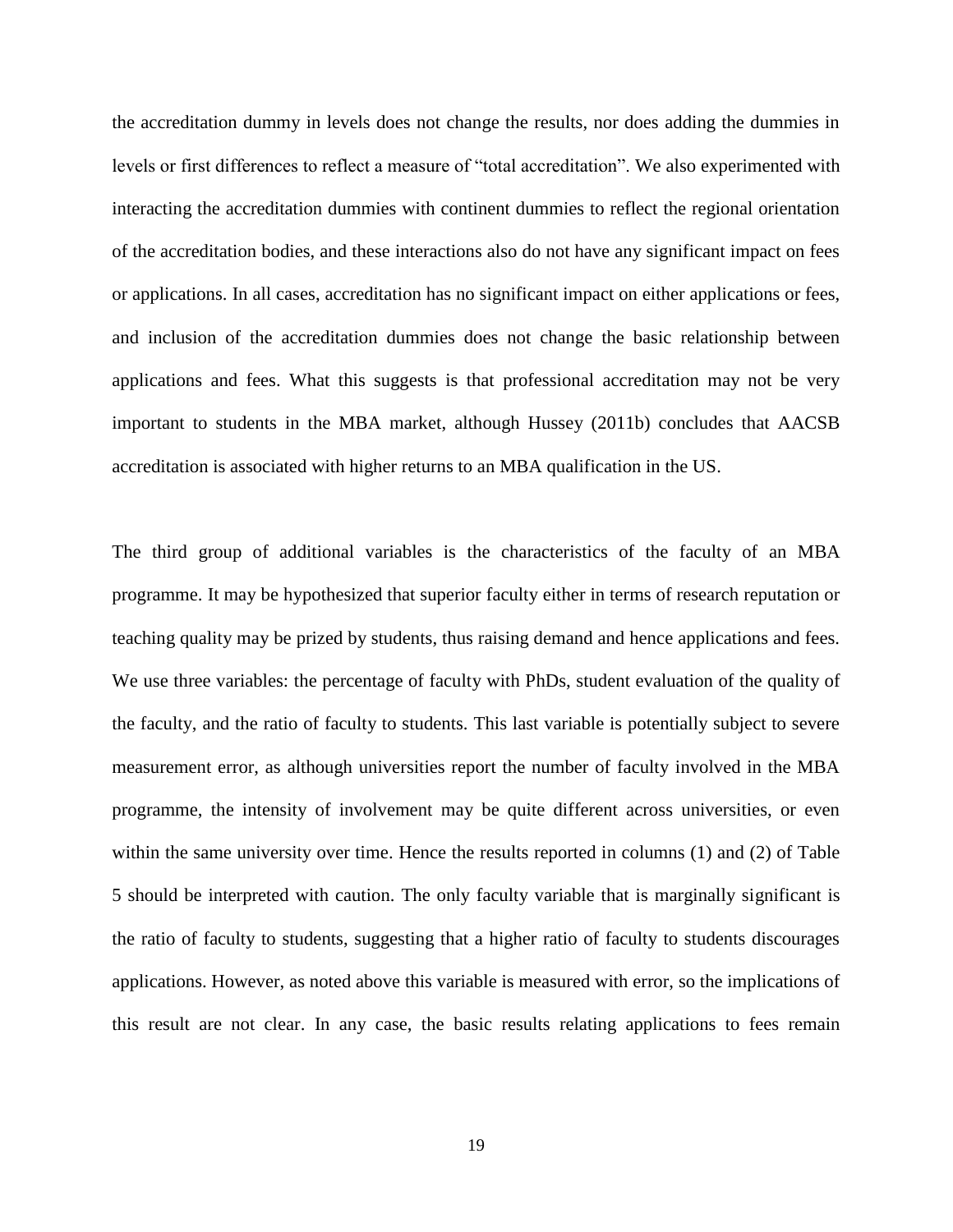unchanged from the previous results, and the results are robust to the exclusion of the ratio of faculty to students variable.

The fourth group of additional variables reflect student perception of the programme undertaken. Current students and alumni who graduated in the last three years were surveyed by the Which MBA guide on various aspects of the programme. We use the student perceptions of the quality of facilities, the careers services, student perception of the culture and their classmates, and the overall student perception of the programme. The results are reported in columns (3) and (4) of Table 5. We find that none of the student perceptions have any significant effect on either fees or applications. Note that this result (and the previous results) of mostly insignificant covariates is probably not driven by multicollinearity, since all variables used are in first differences. Even though some of the variables are highly correlated with each other in levels, the largest correlation between the additional variables in first differences is 0.57, with the majority of correlations less than 0.2. Once again the relationship between fees and applications is obtained. We therefore conclude that neither fees nor applications are influenced by perceptions of current and previous students; this is an interesting result, since the nature of education as an experience good (Nelson 1970) would have suggested that prospective students would place at least some weight on the perceptions of previous students.

#### **5.3. Comparison with OLS results**

Our use of 3SLS techniques has been justified on the basis of the idea that both fees and applications are determined simultaneously, and that failing to take this simultaneity into account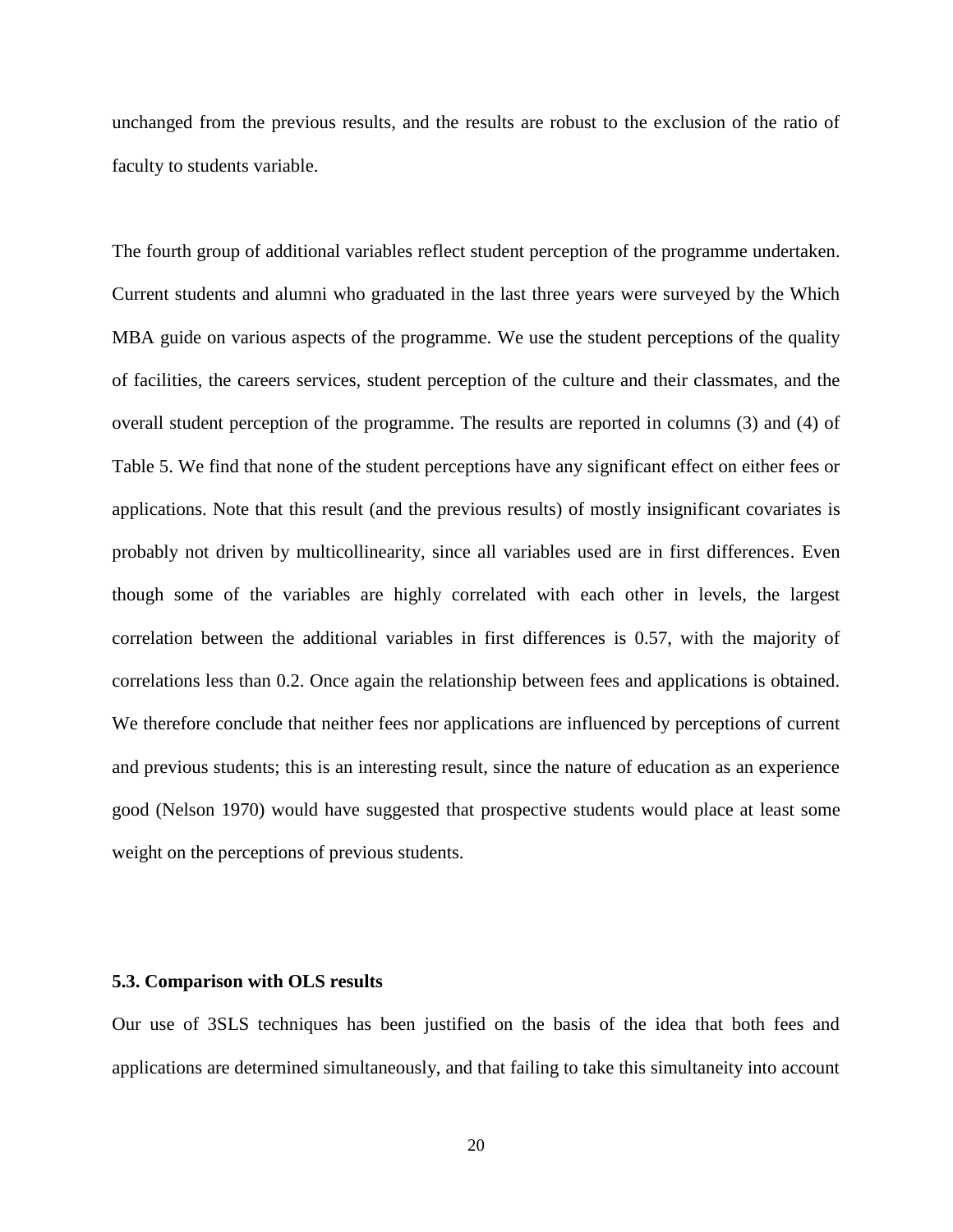would result in biased estimates. In this section we test whether this is indeed the case, and compare the previous results with results from OLS estimation of each equation separately. The results are reported in Table 6, where we report the results of estimating our baseline equations (3) and (4) without any additional controls. This enables a direct comparison with columns (1) and (2) of Table 3.

In column (1) of Table 6, we find that, using OLS, there is no significant effect of either the application ratio or the average GMAT on fees; this is different from the 3SLS result in which the application ratio has a robustly positive effect on fees. In column (2), average GMAT has no significant effect on the application ratio, but fees have a positive relationship with applications. Once again this result is different from that obtained by 3SLS, in which controlling for the endogeneity of fees results in a robustly negative relationship between fees and applications. These differences in results between OLS and 3SLS may be attributed to the simultaneity bias which is not taken into account with OLS estimation.

Table 6 also reports the results of a test of the endogeneity of fees in the applications equation, and applications in the fee equation. The null hypothesis for this test is that the variable in question is exogenous. The test statistic is distributed as chi-squared, and is defined as the difference in the Sargan-Hansen statistics between the equation in which the variable in question is assumed to be endogenous, and the equation in which the variable in question is assumed to be exogenous (see Baum et. al., 2007 for more details). We find that fees are endogenous to applications, while applications are not endogenous to fees. Nevertheless, the endogeneity of fees in the applications equation appears to be sufficient to bias the OLS results of both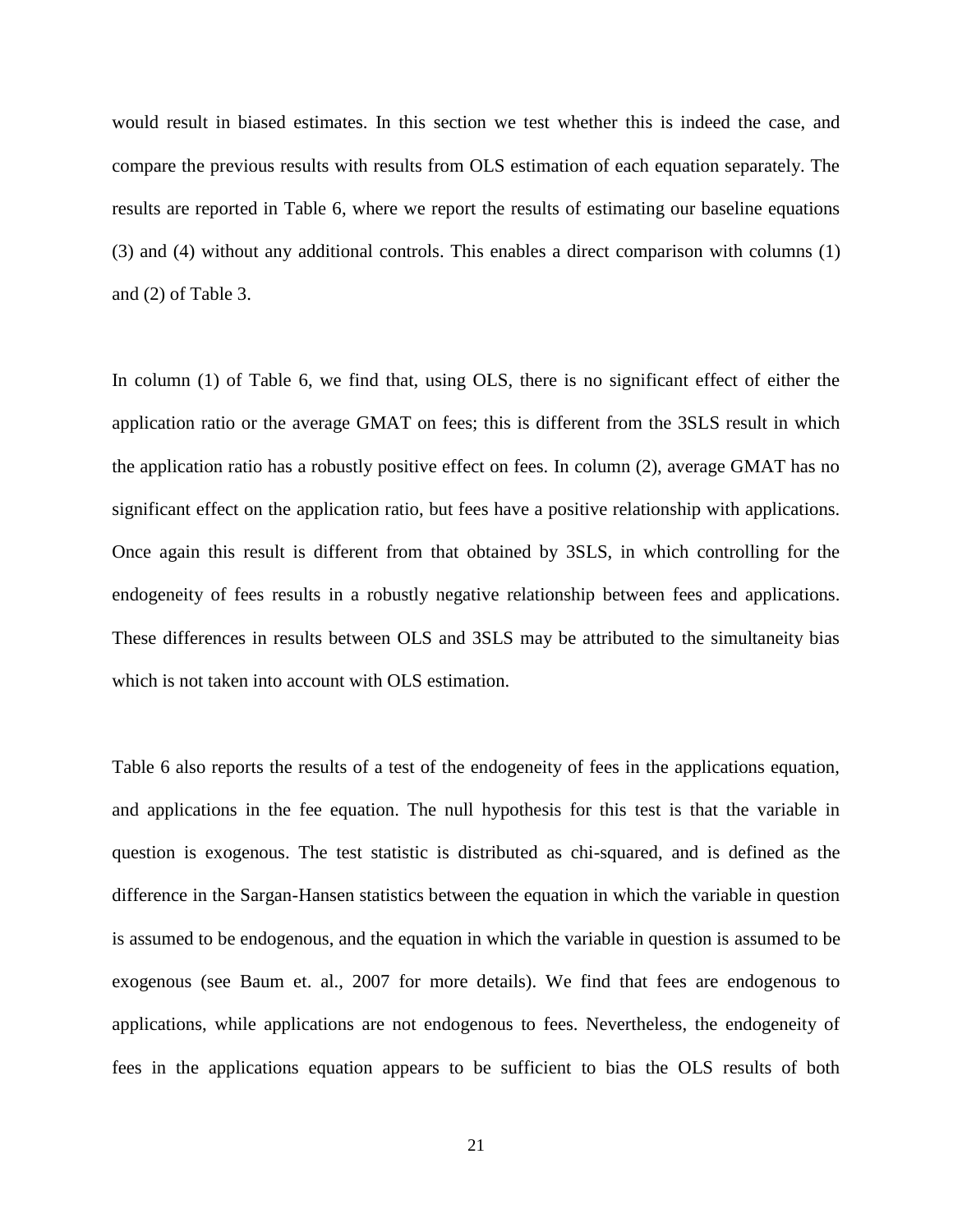equations. Therefore, the results of Table 6 provide evidence to support our use of 3SLS methods to correct for this endogeneity bias.

#### **5.4. Results for US sample**

The results in the previous section have been based on all available universities in the Which MBA guide. As shown in Table 2, these universities are located in many different countries. This highlights the internationalisation of the MBA market. However, at the same time, our sample only consists of a small fraction of the total global MBA market. Therefore we may not be able to capture a more complete picture of this market. In this section we adopt a different approach; we take US MBA programmes as our sample. By doing so, we may have a more unified market, in the sense that a potential applicant may see this market as a unified whole, and at the same time, universities in the US are more likely to regard other US universities as their competitors. Also, our sample consists of a relatively large number of US universities; therefore we may be more confident that we have included the majority of the most important MBA programmes in the US.

Using the US sample, we replicate the foregoing analysis. For brevity we report only the analogue of Table 3, our baseline specification plus rankings, in Table 7. We find broadly the same results as when we use the World sample<sup>12</sup>. That is, higher MBA fees are associated with a lower applications-to-places ratio, while higher applications in the previous year result in higher fees in the current year. In the US sample, unlike in the World sample, average GMAT score has

l

 $12$  We also obtain similar results to the World sample when we use the US sample with the additional control variables. In particular, the simultaneous relationship between fees and applications is obtained for every specification.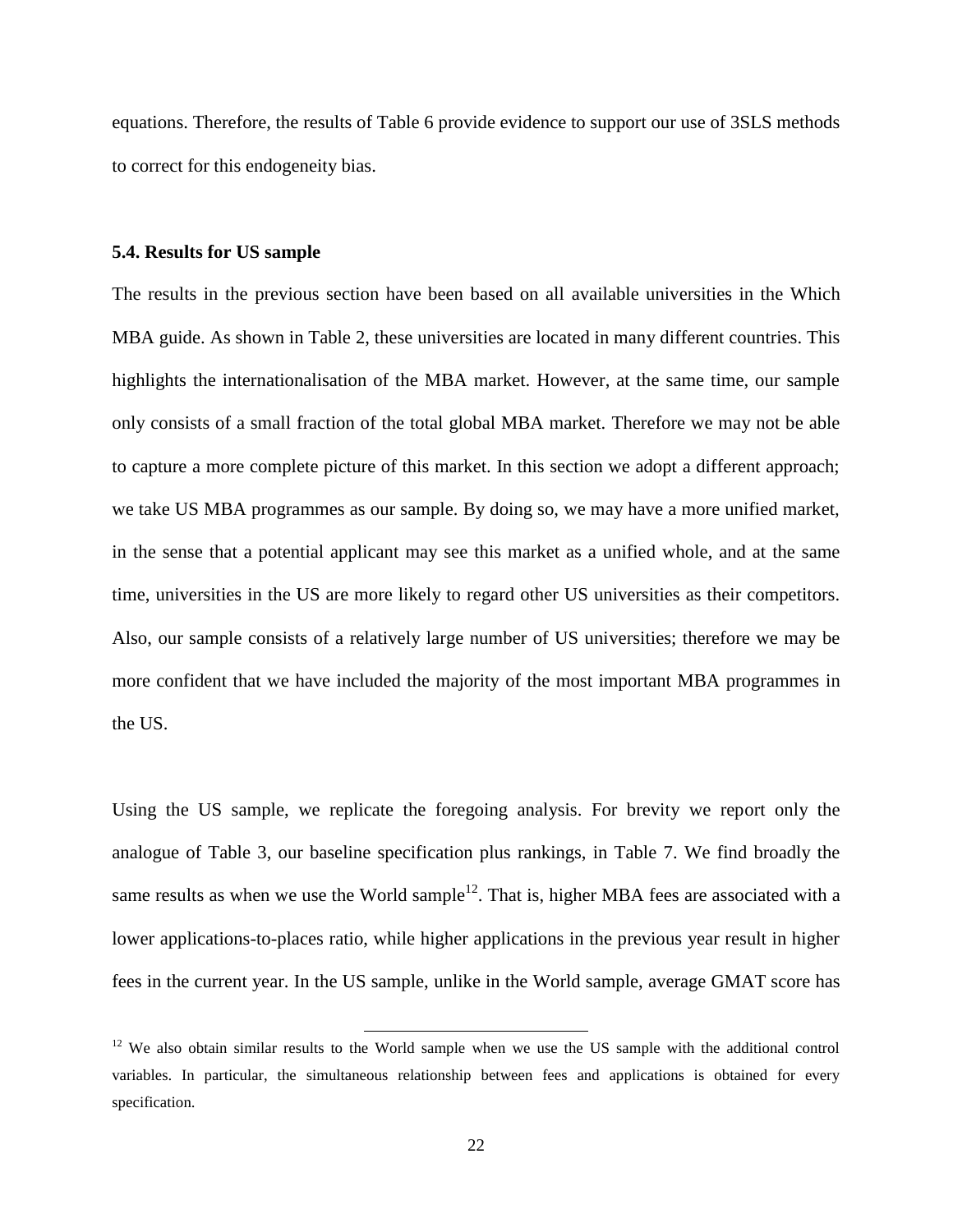no significant impact on either applications or fees. Similarly, MBA rankings, whether measured by the Which MBA guide or the Financial Times, have no significant effect on either variable. As before, we interpret our results as saying that market forces of supply and demand operate in the MBA sector. However, in the US, neither universities nor applicants are influenced by rankings, or by information on the quality of current students, whereas such information has some influence in the world as a whole.

#### **6. CONCLUSIONS**

The main focus of this paper is to investigate the relationship between MBA fees and applications, using a sample of MBA programmes across the world from 1994 to 2010. To take into account the simultaneous determination of fees and applications, we estimate a two-equation model using 3SLS methods. We find that higher fees result in fewer applications per place, while higher applications per place result in higher fees in future. We interpret this result as saying that the MBA sector operates based on market forces of demand and supply; that higher demand for places leads universities to charge higher prices, while, conversely, higher prices choke off demand. These findings are robust to controlling for other explanatory variables including published programme rankings, student and faculty characteristics, student perceptions, and professional accreditations, and for a subsample of US universities. We also show that ignoring the simultaneity and estimating the two equations using OLS leads to different results, which we attribute to simultaneity bias.

Our results are obtained by estimating the equations in first differences. This means that any time-invariant university effects cannot be estimated. However, Ridgers (2009) reports that, in a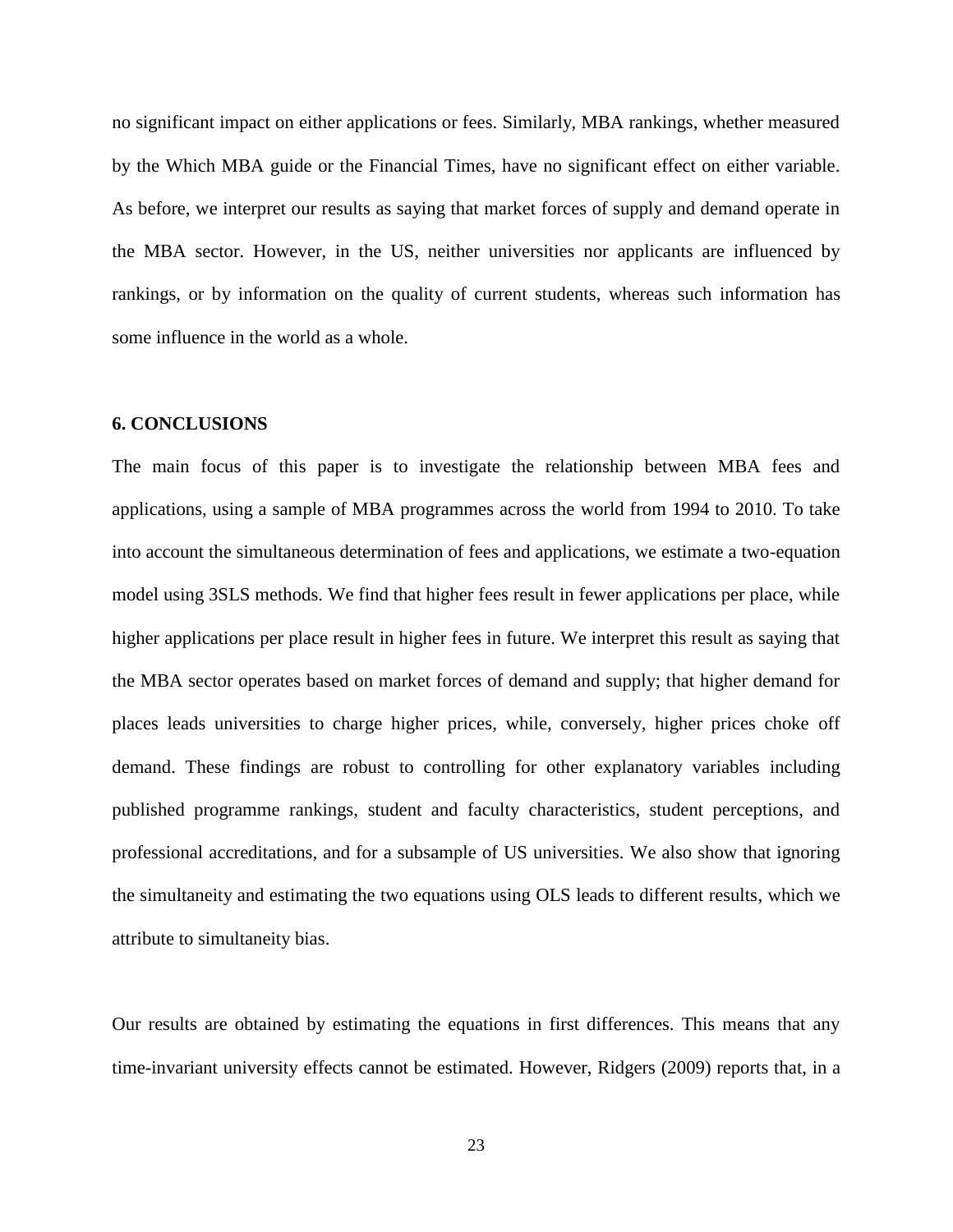survey of MBA students, the reputation of the school was the most important factor in choosing an MBA programme. If reputation (as distinct from rankings) does not change rapidly, then it may be regarded as a university fixed effect, and hence our methodology means that we would not be able to estimate the effect of reputation on fees or applications, even if we were able to obtain such a measure. Future research therefore could adopt alternative estimation methods and new data that enable us to identify the relative importance of these university effects on fees and applications.

#### **ACKNOWLEDGEMENTS**

The authors would like to thank Colin Green; Geraint Johnes; Ian Walker for comments on an earlier version of this paper. Also, thanks to The Third International Workshop on Applied Economics of Education participants; Scottish Economic Society 2012 Conference participants and Economics seminar participants at Lancaster University. Any remaining errors of course remain the responsibility of the authors.

#### **REFERENCES**

Abbott, A. & Leslie, D. (2004). Recent trends in higher education applications and acceptances. *Education Economics*, 12(1), 67-86.

Altbach, P. (1991). Impact and adjustment: foreign students in comparative perspective. *Higher Education*, 21(3), 305-323.

Anderson, T.W. & Hsiao, C. (1981). Estimation of dynamic models with error components. *Journal of the American Statistical Association* 76(375), 598-606.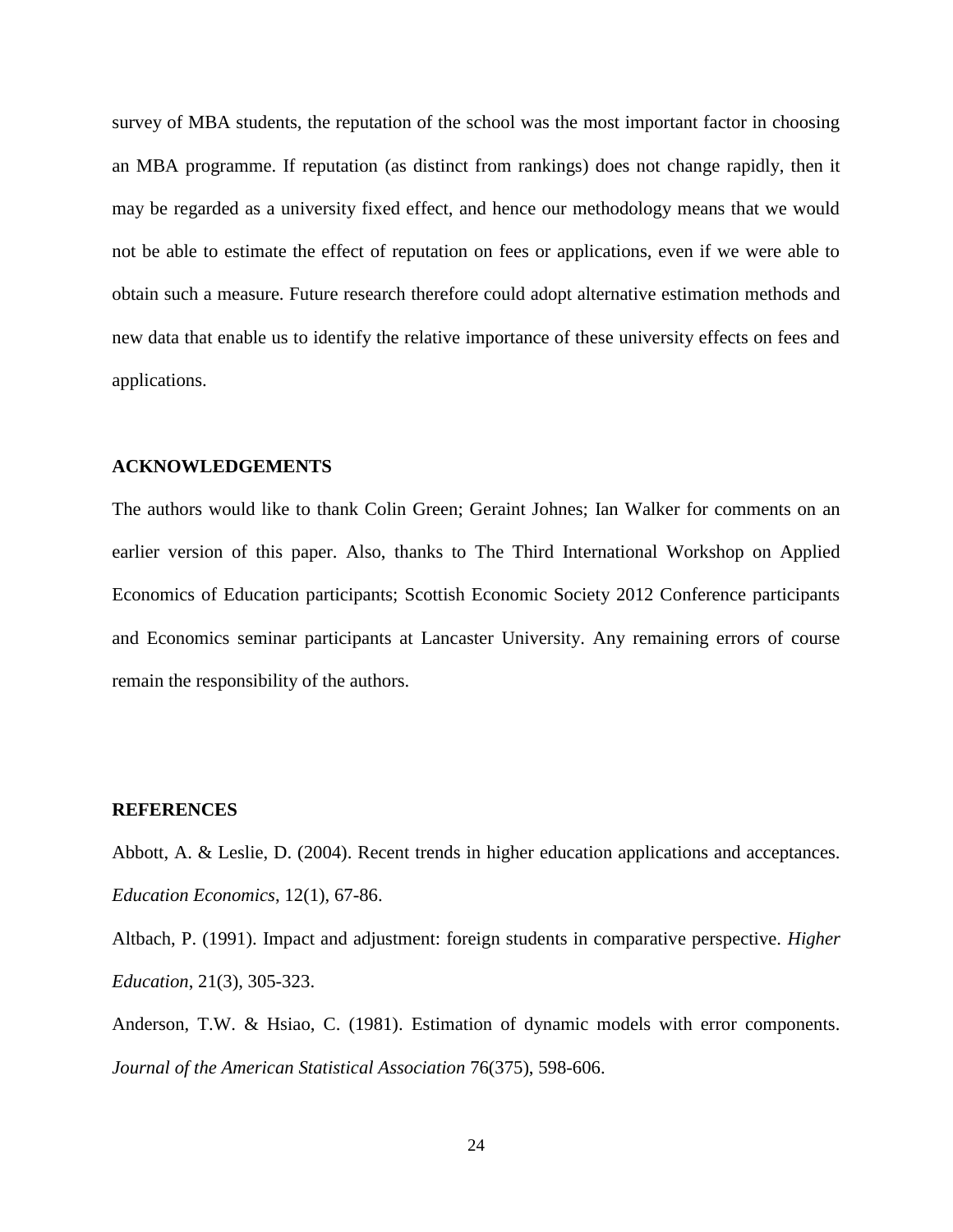Arcidiacono, P., Cooley, J. & Hussey, A. (2008). The economic returns to an MBA. *International Economic Review*, 49(3), 873-899.

Baum, C. F., Schaffer, M. E. & Stillman, S. (2007). Enhanced routines for instrumental variables/generalized method of moments estimation and testing. *Stata Journal* 7(4), 465-506.

Bezmen, T. & Depken II, C. A. (1998). School characteristics and the demand for college. *Economics of Education Review*, 17(2), 205-210.

Blaug, M. (1981). The economic costs and benefits of overseas students. In P. Williams (ed.) *The Overseas Student Question: Studies for a Policy* (47-90). Heinemann, London.

Bowman, N. A. & Bastedo, M. N. (2009). Getting on the front page: organizational reputation, status signals, and the impact of U.S. News and World Report on student decisions. *Research in Higher Education*, 50(5), 415-436.

Cameron, S. & Heckman, J. (1999). Can tuition policy combat rising wage inequality? In M. Kosters (ed.) *Financing College Tuition: Government Policies and Educational Priorities* (76- 124). Washington, AEI Press.

Dimkpah, Y. O., Eseonu, M. O. & Akpom, U. N. (2004). The impact of college quality on tuition: a hedonic analysis. *Journal for Economic Educators*, 4(2), 1-6.

Elliott, C. & Soo, K. T. (2010). Does price matter? Overseas students in UK higher education. *Economics of Education Review*, 29, 553-565.

Epple, D., Romano, R. & Sieg, H. (2006). Admissions, tuition, and financial aid policies in the market for higher education. *Econometrica*, 74(4), 885-928.

Graduate Management Admission Council (2011). *World Geographic Trend Report for GMAT Examinees*. US, GMAC.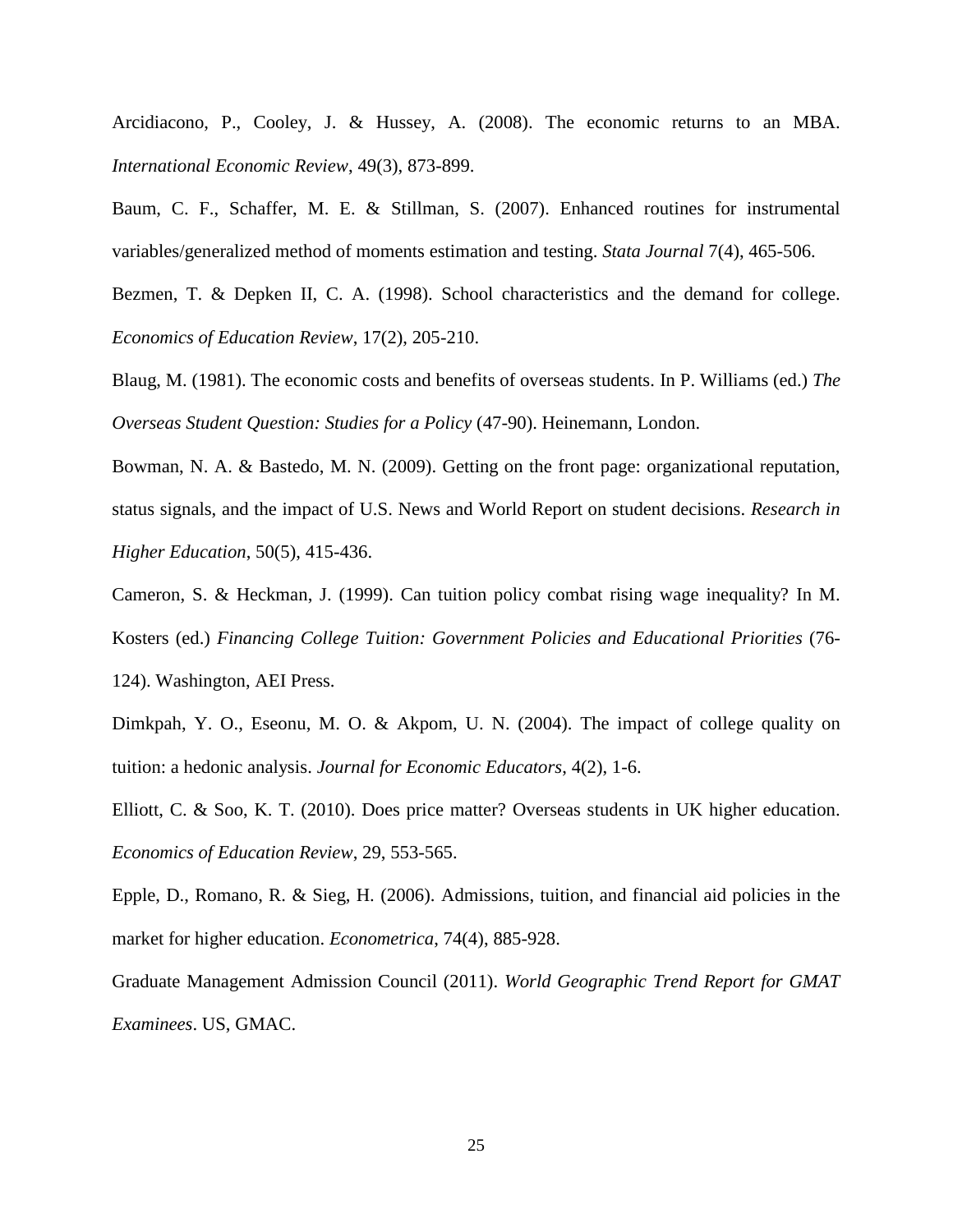Griffith, A. & Rask, K. (2007). The influence of the US News and World Report collegiate rankings on the matriculation decision of high-ability students: 1995-2004. *Economics of Education Review*, 26, 244-255.

Grove, W. A. & Hussey, A. (2011a). Returns to field of study versus school quality: MBA selection on observed and unobserved heterogeneity. *Economic Inquiry*, 49(3), 730-749.

Grove, W. A. & Hussey, A. (2011b). Returns to MBA quality: pecuniary and non-pecuniary returns to peers, faculty, and institution quality. *University of Memphis Working Paper*.

Gunn, R. & Hill, S. (2008). The impact of league tables on university application rates. *Higher Education Quarterly*, 62(3), 273-296.

Harford, J. D. & Marcus, R. D. (1986). Tuition and U.S. private college characteristics: The hedonic approach. *Economics of Education Review*, 5(4), 415-430.

Heller, D. (1997). Student price response in higher education: an update to Leslie and Brinkman. *Journal of Higher Education*, 68(6), 624-659.

Hussey, A. (2011a). The effect of ethics on labor market success: evidence from MBAs. *Journal of Economic Behavior and Organization*, 80, 168-180.

Hussey, A. (2011b). MBAs, earnings and promotions: estimating the compensating differential of managerial status. *University of Memphis Working Paper*.

Koshal, R. K. & Koshal, M. (1998). Determinants of tuition at comprehensive universities. *Applied Economics*, 30, 579-583.

Koshal, R. K., Koshal, M., Boyd, R. & Levine, J. (1994). Tuition at PhD-granting institutions: a supply and demand model. *Education Economics*, 2(1), 29-44.

Leslie, D. & Brinkman, P. (1987). Student price responses in higher education: the student demand studies. *Journal of Higher Education*, 58(2), 181-204.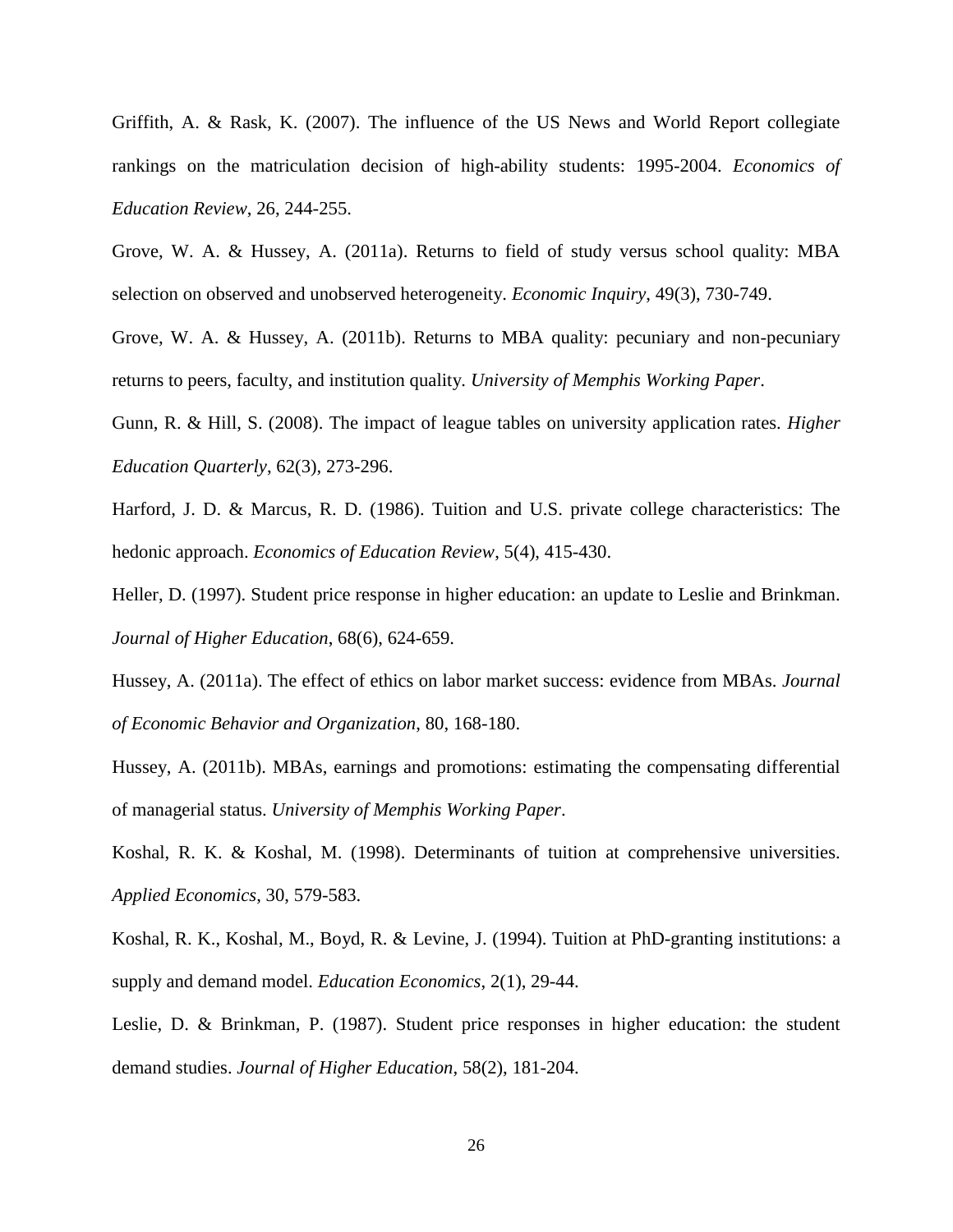Luca, M. & Smith, J. (2011). Salience in quality disclosure: evidence from the U.S. News college rankings. *Harvard Business School Working Paper*, 12-014.

Lucas, R.E.B. (1975). Hedonic price functions. *Economic Inquiry*, 13, 157-178

Mazzarol, T. (1998). Critical success factors for international education marketing. *International Journal of Educational Marketing*, 12(4-5), 163-175.

Mazzarol, T. & Soutar, G. (2002). "Push-pull" factors influencing international student destination choice. *International Journal of Educational Management*, 16(2), 82-90.

McMillen, D. P., Singell, Jr., L. D. & Waddell, G. R. (2007). Spatial competition and the price of college. *Economic Inquiry*, 45(4), 817-833.

Menon, M. E. (1998). Factors influencing the demand for higher education: the case of Cyprus. *Higher Education*, 35(3), 251-266.

Montgomery, M. (2002). A nested logit model of the choice of a graduate business school. *Economics of Education Review*, 21, 471-480.

Montgomery, M. & Powell, I. (2003). Does an advanced degree reduce the gender wage gap? Evidence from MBAs. *Industrial Relations*, 42(3), 396-418.

Nattavud, P. (2005). A family affair: the effect of family on Thai students' choices of international education. *International Journal of Higher Education and Educational Planning*, 49(4), 431-448.

Neill, C. (2009). Tuition fees and the demand for university places. *Economics of Education Review*, 28, 561-570.

Nelson, P. (1970). Information and consumer behavior. *Journal of Political Economy* 78(2), 311- 329.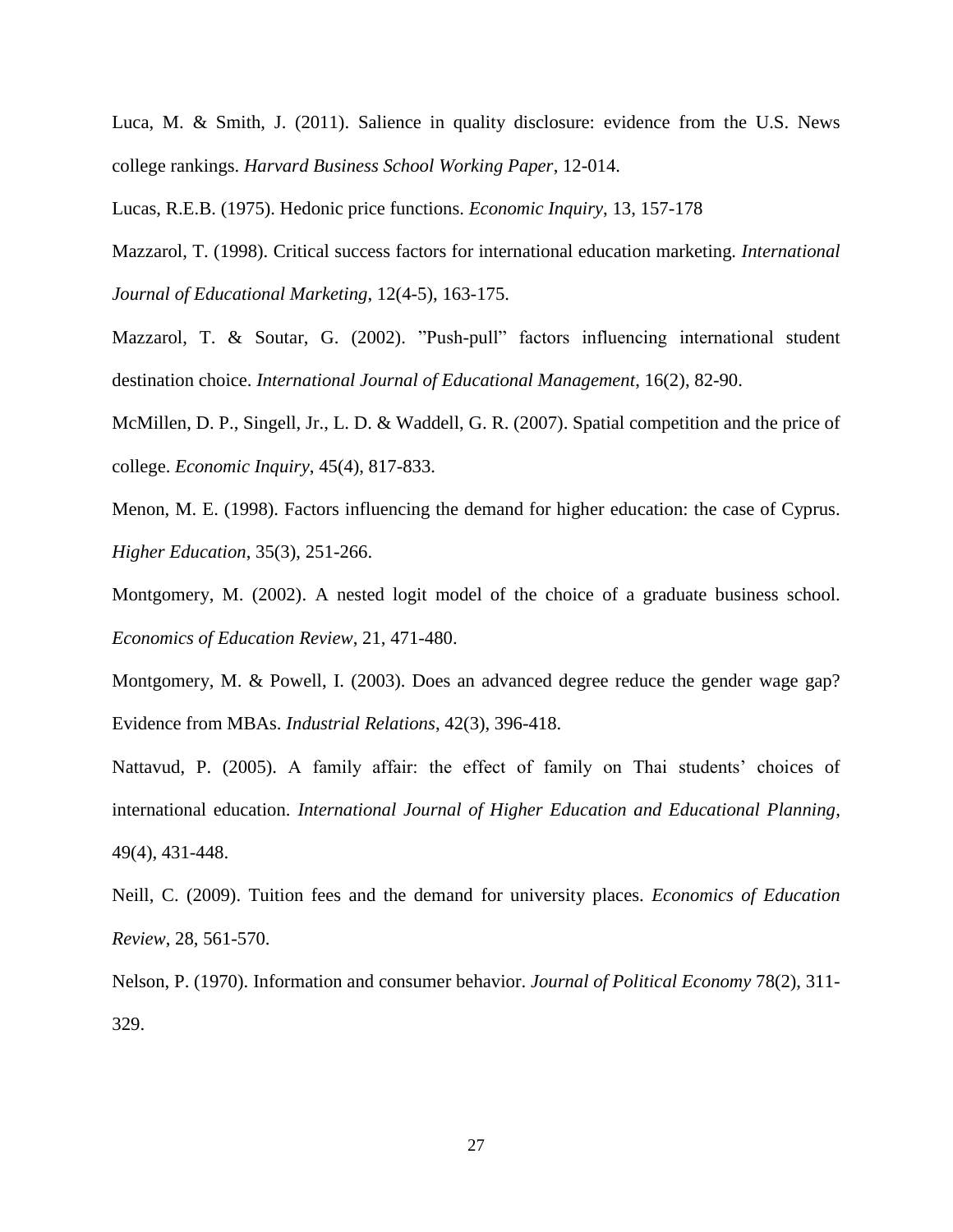Psacharopoulos, G. & Soumelis, C. (1979). A quantitative analysis of the demand for higher education. *Higher Education*, 8(2), 159-177.

Ridgers, B. (ed.) (2009). *Which MBA?* 21<sup>st</sup> Edition, The Economist Newspaper, London.

Rosen, S. (1974). Hedonic prices and implicit markets: product differentiation in price competition. *Journal of Political Economy*, 82(1), 34-55.

Savoca, E. (1990). Another look at the demand for higher education: measuring the price sensitivity of the decision to apply to college. *Economics of Education Review*, 9(2), 123-134.

Schwartz, A. E. & Scafidi, B. (2004). What's happened to the price of college?. *Journal of Human Resources*, 39(3), 723-745.

Woodhall, M. (1991). The economics of education and the education of policy-makers: reflections on full-cost fees for overseas students. In G. K. Shaw (ed.) *Economics Culture and Education: Essays in Honour of Mark Blaug* (142-154). Aldershot, Edward Elgar.

Wooldridge, J. M. (2003). *Introductory Econometrics*. 2<sup>nd</sup> Edition, South-Western, Mason, Ohio.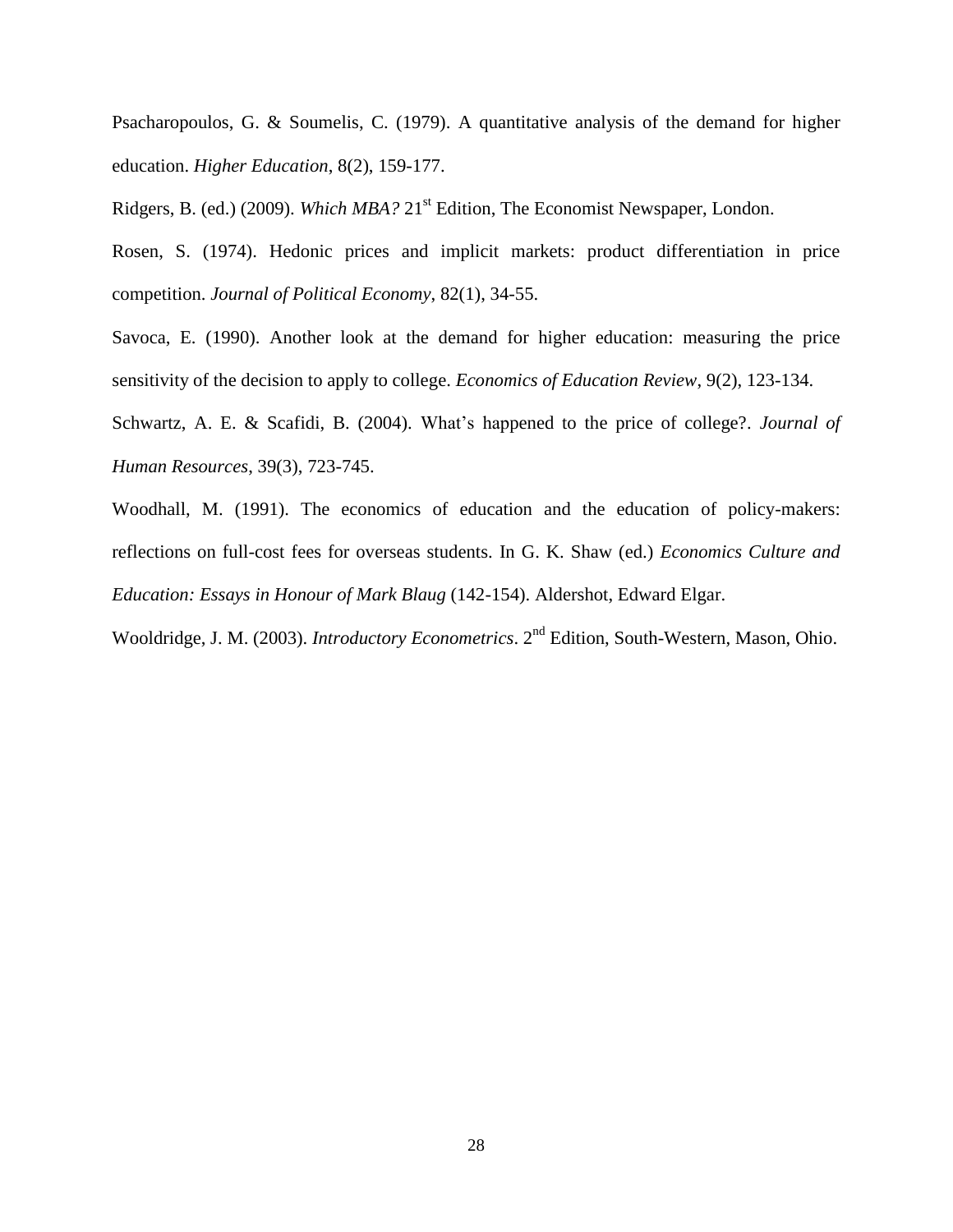

Figure 1: Average MBA applications to places ratio over time

Source: Which MBA Guides

Figure 2: Average real fees and post MBA starting salaries



Source: Which MBA Guides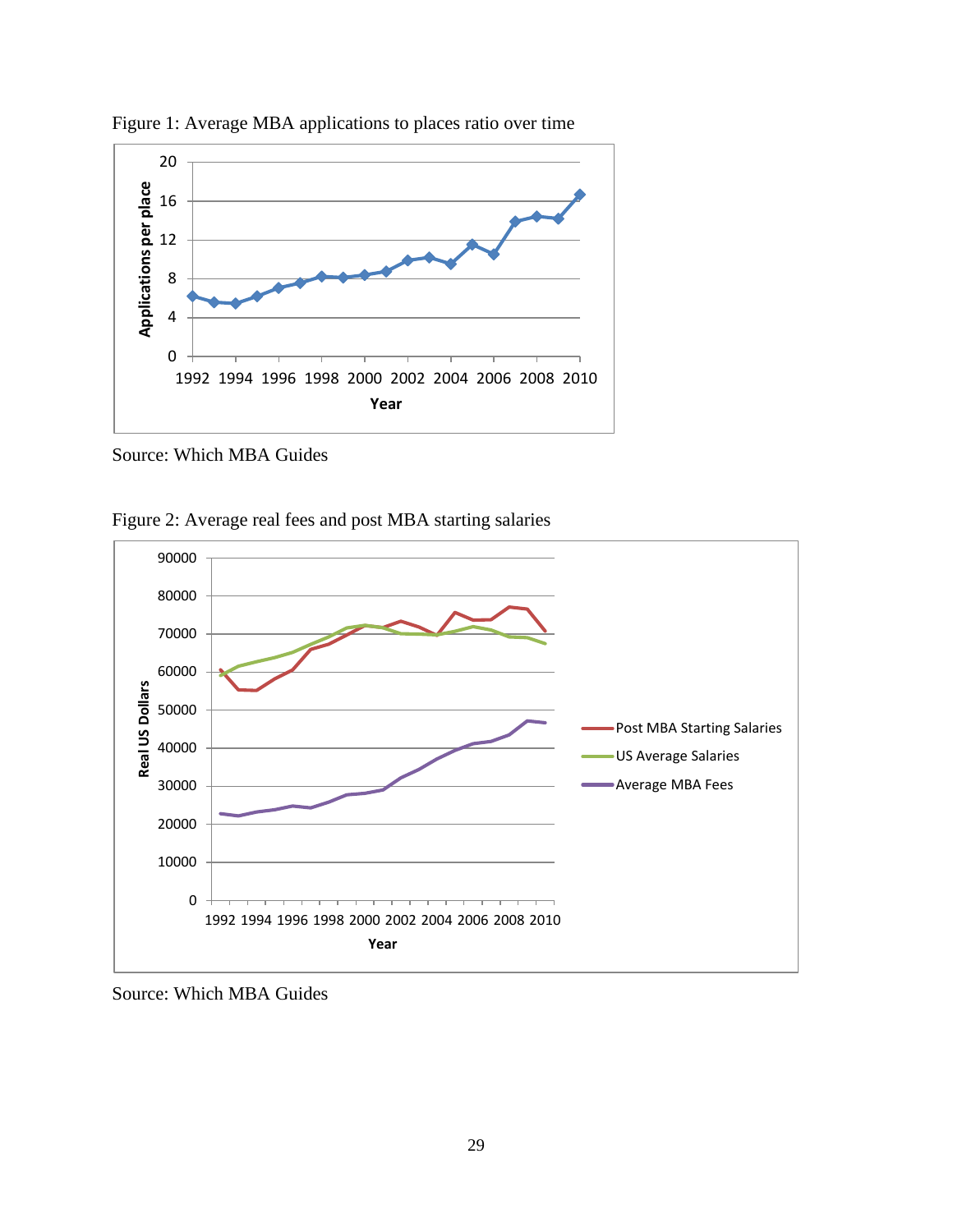Figure 3: Average GMAT scores over time



Source: Which MBA Guides





Source: Which MBA Guides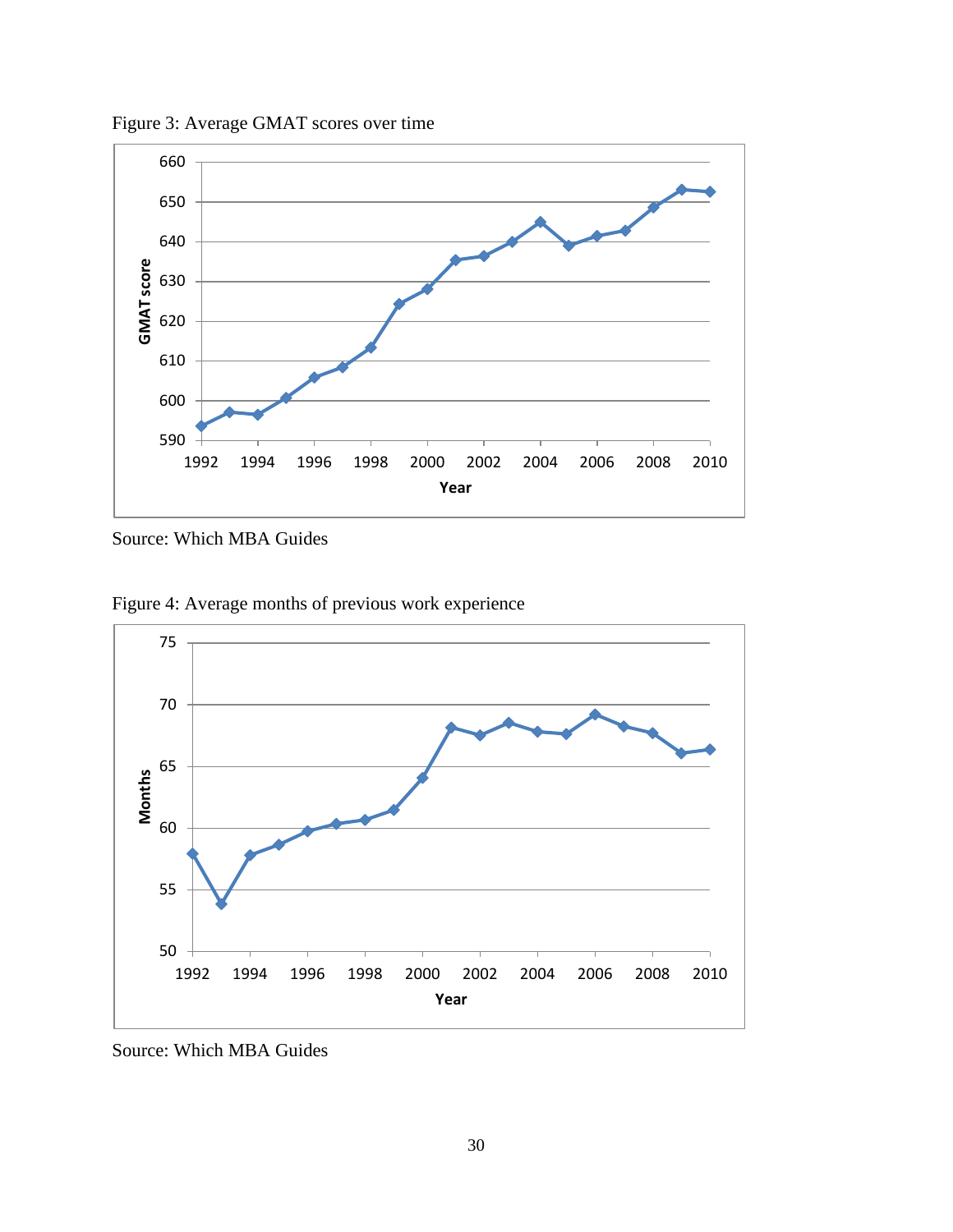| Country     | Observations   | Universities   |
|-------------|----------------|----------------|
| Australia   | 38             | 5              |
| Belgium     | 17             | 4              |
| Canada      | 50             | 9              |
| China       | 8              | 1              |
| Finland     | 11             | $\mathbf{1}$   |
| France      | 70             | 8              |
| Germany     | $\mathbf{1}$   | $\mathbf{1}$   |
| Hong Kong   | 31             | 3              |
| Ireland     | 24             | $\overline{2}$ |
| Italy       | 11             | $\mathbf{1}$   |
| Japan       | 6              | $\mathbf{1}$   |
| Mexico      | $\overline{2}$ | 1              |
| Monaco      | 13             | 1              |
| Netherlands | 37             | 3              |
| New Zealand | 10             | $\mathbf{1}$   |
| Norway      | 15             | $\overline{2}$ |
| Singapore   | 13             | $\overline{2}$ |
| Spain       | 54             | $\overline{4}$ |
| Switzerland | 13             | $\mathbf{1}$   |
| UK          | 243            | 28             |
| <b>US</b>   | 582            | 53             |
| Total       | 1,249          | 132            |

Table 1: Number of observations and universities by country.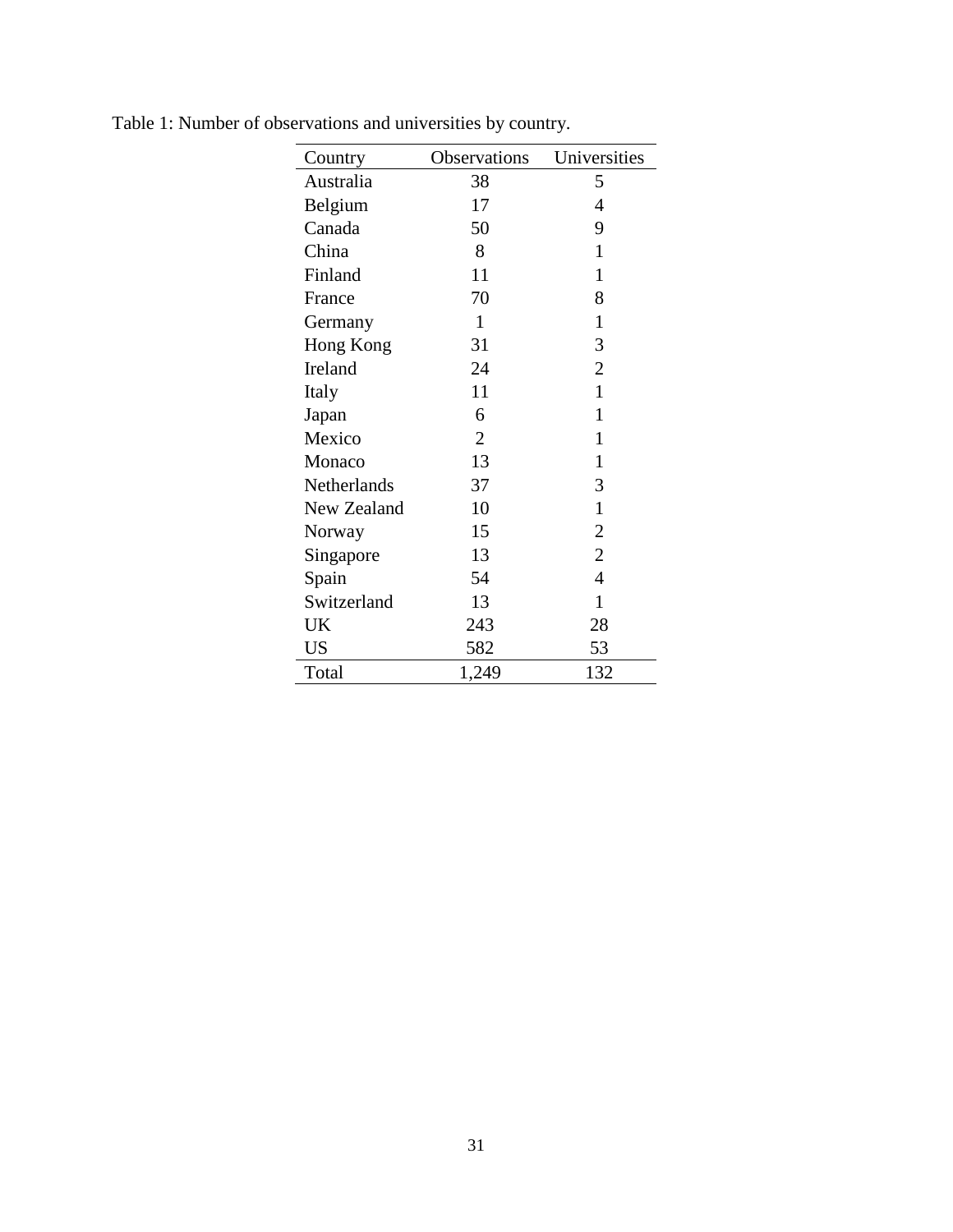| Table 2: Descriptive statistics |  |
|---------------------------------|--|
|---------------------------------|--|

|                |         | World sample |         |                | US sample |                |                 |       | World sample excluding US |                |
|----------------|---------|--------------|---------|----------------|-----------|----------------|-----------------|-------|---------------------------|----------------|
| Variable       |         | Mean         | Std Dev | Observations   | Mean      | <b>Std Dev</b> | Observations    | Mean  | Std Dev                   | Observations   |
|                |         |              |         |                |           |                |                 |       |                           |                |
| Real fees (000 | overall | 35.47        | 17.62   | 1249<br>$N =$  | 46.76*    | 15.59          | $N =$<br>582    | 25.61 | 12.69                     | $N =$<br>667   |
| US\$           | between |              | 15.52   | 132<br>$n =$   |           | 11.93          | 53<br>$n =$     |       | 9.15                      | 79<br>$n =$    |
|                | within  |              | 9.29    | $T-bar = 9.46$ |           | 10.25          | $T-bar = 10.98$ |       | 8.37                      | $T-bar = 8.44$ |
|                |         |              |         |                |           |                |                 |       |                           |                |
| Application    | overall | 6.237        | 4.84    | 1249<br>$N =$  | $7.05*$   | 3.29           | 582<br>$N =$    | 5.53  | 5.78                      | $N =$<br>667   |
| ratio          | between |              | 3.66    | 132<br>$n =$   |           | 2.70           | 53<br>$n =$     |       | 4.16                      | 79<br>$n =$    |
|                | within  |              | 3.51    | $T-bar = 9.46$ |           | 1.76           | $T-bar = 10.98$ |       | 4.52                      | $T-bar = 8.44$ |
|                |         |              |         |                |           |                |                 |       |                           |                |
| Which MBA      | overall | 48.00        | 28.31   | 637<br>$N =$   | $41.75*$  | 26.29          | $N =$<br>321    | 54.35 | 28.92                     | $N =$<br>316   |
| rank           | between |              | 27.51   | 110<br>$n =$   |           | 25.79          | 49<br>$n =$     |       | 26.19                     | 61<br>$n =$    |
|                | within  |              | 11.85   | $T-bar = 5.79$ |           | 9.70           | $T-bar = 6.55$  |       | 13.71                     | $T-bar = 5.18$ |
| Financial      | overall | 43.28        | 26.91   | $N =$<br>704   | 38.94*    | 25.17          | $N =$<br>391    | 48.72 | 28.04                     | $N =$<br>313   |
| Times rank     | between |              | 26.98   | 104<br>$n =$   |           | 24.61          | 50<br>$n =$     |       | 26.92                     | 54<br>$n =$    |
|                | within  |              | 11.56   | $T-bar = 6.77$ |           | 9.89           | $T-bar = 7.82$  |       | 13.37                     | T-bar = $5.79$ |
|                |         |              |         |                |           |                |                 |       |                           |                |
| Average        | overall | 634.9        | 41.77   | $N =$<br>1201  | 654.5*    | 36.88          | $N =$<br>572    | 617.1 | 37.85                     | $N =$<br>629   |
| <b>GMAT</b>    | between |              | 37.96   | 129<br>$n =$   |           | 32.46          | 53<br>$n =$     |       | 33.38                     | 76<br>$n =$    |
|                | within  |              | 21.79   | $T-bar = 9.31$ |           | 20.92          | $T-bar = 10.79$ |       | 22.57                     | $T-bar = 8.28$ |
|                |         |              |         |                |           |                |                 |       |                           |                |
| Real post-     | overall | 72.07        | 19.11   | $N =$<br>1123  | 71.73     | 12.51          | $N =$<br>567    | 72.41 | 24.06                     | $N =$<br>556   |
| MBA salary     | between |              | 16.96   | 124<br>$n =$   |           | 10.31          | 53<br>$n =$     |       | 20.62                     | 71<br>$n =$    |
| $(000$ US\$)   | within  |              | 11.02   | $T-bar = 9.06$ |           | 7.31           | $T-bar = 10.69$ |       | 13.82                     | $T-bar = 7.83$ |
|                |         |              |         |                |           |                |                 |       |                           |                |
| Previous work  | overall | 63.64        | 20.43   | 1234<br>$N =$  | 53.49*    | 9.78           | 577<br>$N =$    | 72.55 | 23.03                     | $N =$<br>657   |
| experience     | between |              | 19.13   | 131<br>$n =$   |           | 7.15           | 53<br>$n =$     |       | 21.34                     | 78<br>$n =$    |
| (months)       | within  |              | 10.35   | $T-bar = 9.42$ |           | 7.55           | $T-bar = 10.89$ |       | 12.30                     | $T-bar = 8.42$ |

Note: \* indicates that the difference in means between the US and non-US samples is statistically significant at 1%.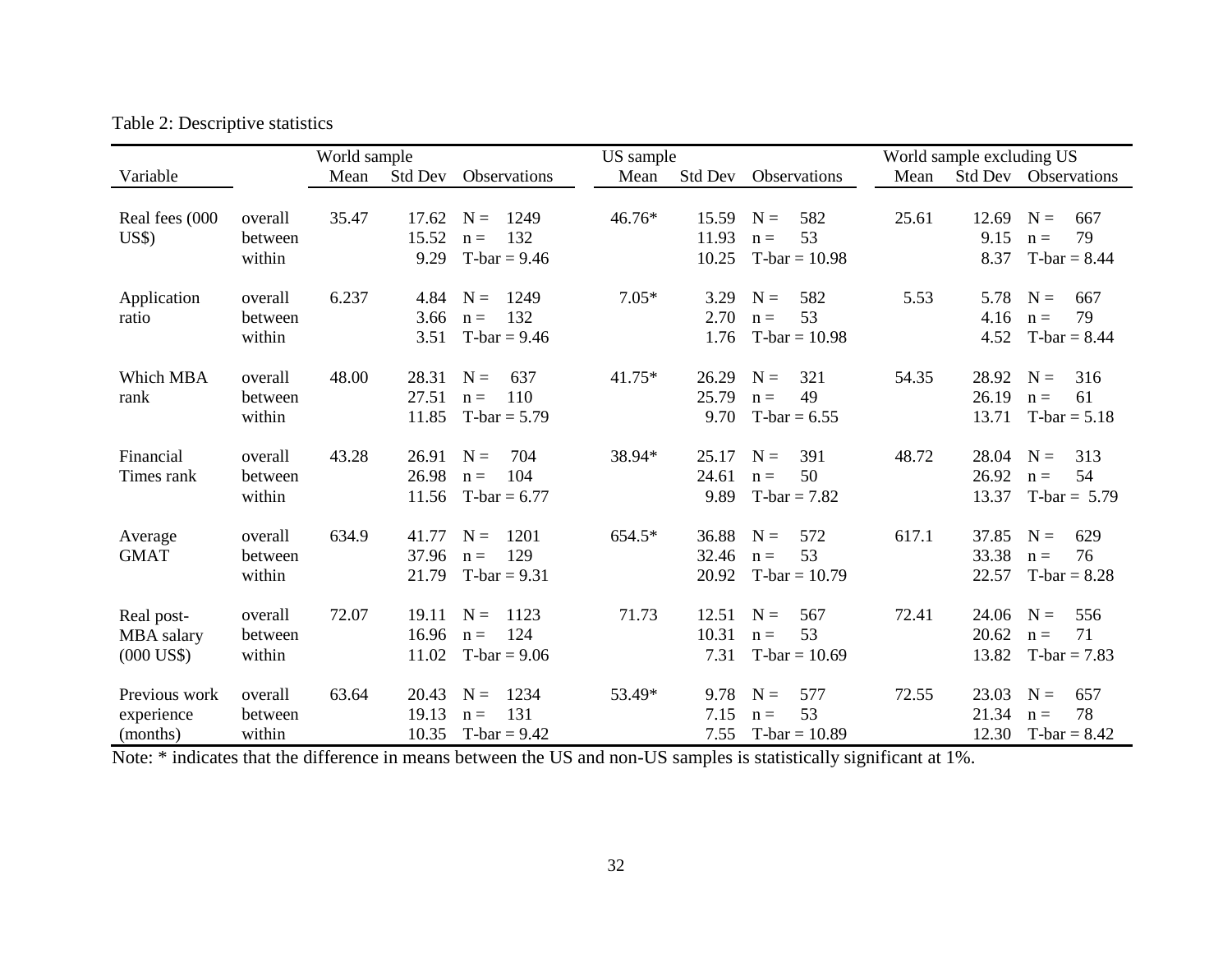|  |  | Table 3: Regression results: Fees, applications and rankings |  |
|--|--|--------------------------------------------------------------|--|
|  |  |                                                              |  |

|                             | (1)<br>D Real fees | (2)<br>D lnAppRatio | (3)<br>D Real fees | (4)<br>D lnAppRatio | (5)<br>D Real fees | (6)<br>D lnAppRatio |
|-----------------------------|--------------------|---------------------|--------------------|---------------------|--------------------|---------------------|
| LD log application ratio    | 1.577              |                     | 2.044              |                     | 1.974              |                     |
|                             | $(0.173)$ ***      |                     | $(0.448)$ ***      |                     | $(0.459)$ ***      |                     |
| LD average GMAT             | 0.010              | 0.004               | $-0.005$           | 0.005               | 0.010              | 0.004               |
|                             | (0.008)            | $(0.001)$ ***       | (0.018)            | $(0.002)$ **        | (0.020)            | $(0.002)*$          |
| D real fees                 |                    | $-0.259$            |                    | $-0.102$            |                    | $-0.140$            |
|                             |                    | $(0.020)$ ***       |                    | $(0.029)$ ***       |                    | $(0.018)$ ***       |
| LD rank                     |                    |                     | $-0.027$           | $-0.001$            |                    |                     |
|                             |                    |                     | (0.020)            | (0.002)             |                    |                     |
| LD FT rank                  |                    |                     |                    |                     | 0.022              | 0.005               |
|                             |                    |                     |                    |                     | (0.019)            | $(0.002)$ **        |
|                             |                    |                     |                    |                     |                    |                     |
| Eq F-stat                   | $9.11***$          | $10.33***$          | $6.06***$          | $4.16***$           | $4.63***$          | $6.60***$           |
| F-stat excluded instruments | $8.32***$          | 40.01***            | $4.08**$           | $21.63***$          | $7.15***$          | 27.04***            |
| Time period                 | 1994-2010          | 1994-2010           | 2004-2010          | 2004-2010           | 2001-2010          | 2001-2010           |
| Universities                | 132                | 132                 | 102                | 102                 | 91                 | 91                  |
| $\overline{N}$              | 1,249              | 1,249               | 488                | 488                 | 551                | 551                 |

Notes: \* significant at 10%; \*\* significant at 5%; \*\*\* significant at 1%. All variables are in first differences, and all regressions

include time-specific effects. Each pair of equations (Real fees and log application ratio) is estimated simultaneously using 3SLS. D denotes the first difference operator, and L denotes the first lag operator. F-stat excluded instruments is the F-statistic of the test of the joint significance of the two additional instruments used in identifying the system; see the text for further details.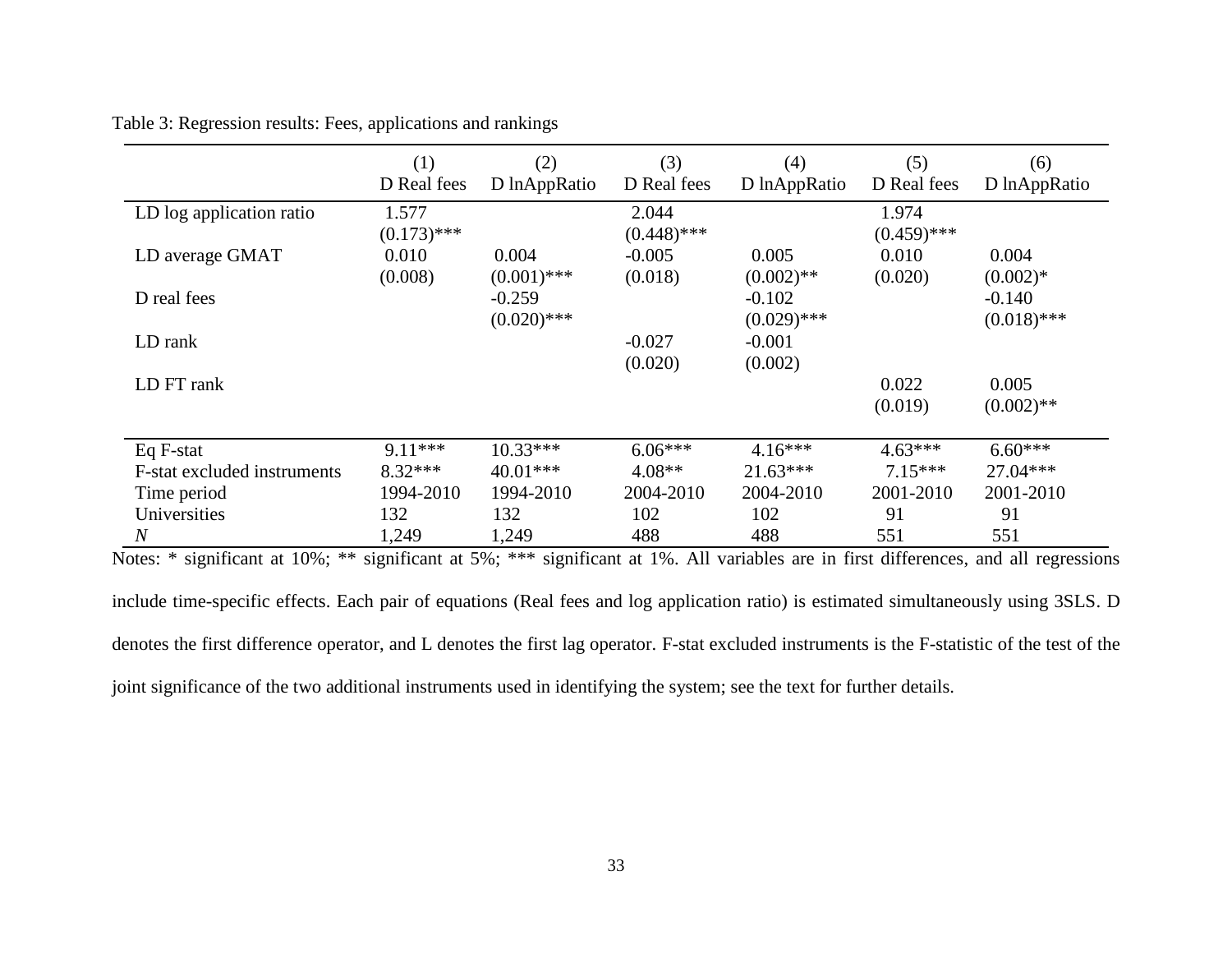|                                    | (1)<br>D Real fees | (2)<br>D lnAppRatio | (3)<br>D Real fees | (4)<br>D lnAppRatio |
|------------------------------------|--------------------|---------------------|--------------------|---------------------|
| LD log application to intake ratio | 1.607              |                     | 2.160              |                     |
|                                    | $(0.192)$ ***      |                     | $(0.377)$ ***      |                     |
| LD average GMAT                    | 0.007              | 0.003               | 0.013              | 0.006               |
|                                    | (0.010)            | $(0.002)$ **        | (0.018)            | $(0.003)$ **        |
| LD average work experience         | $-0.006$           | 0.001               |                    |                     |
|                                    | (0.014)            | (0.002)             |                    |                     |
| LD real salary                     | 0.082              | 0.024               |                    |                     |
|                                    | $(0.015)$ ***      | $(0.003)$ ***       |                    |                     |
| LD average age                     | 0.152              | 0.035               |                    |                     |
|                                    | (0.151)            | (0.025)             |                    |                     |
| LD percentage of women students    | $-0.011$           | $-0.006$            |                    |                     |
|                                    | (0.023)            | $(0.004)*$          |                    |                     |
| LD percentage of foreign students  | 0.001              | $-0.000$            |                    |                     |
|                                    | (0.012)            | (0.002)             |                    |                     |
| LD real fees                       |                    | $-0.258$            |                    | $-0.165$            |
|                                    |                    | $(0.021)$ ***       |                    | $(0.037)$ ***       |
| LD AACSB membership                |                    |                     | $-2.117$           | $-0.246$            |
|                                    |                    |                     | (1.641)            | (0.244)             |
| LD AMBA membership                 |                    |                     | 1.654              | 0.248               |
|                                    |                    |                     | (2.726)            | (0.388)             |
| LD EQUIS membership                |                    |                     | 1.342              | 0.309               |
|                                    |                    |                     | (1.801)            | (0.256)             |
| Eq F-stat                          | $7.10***$          | $7.30***$           | $5.46***$          | $2.96***$           |
| F-stat excluded instruments        | $6.97***$          | $31.68***$          | $2.85*$            | 15.38***            |
| Time period                        | 1994-2010          | 1994-2010           | 2006-2010          | 2006-2010           |
| Universities                       | 122                | 122                 | 105                | 105                 |
| $\cal N$                           | 1,027              | 1,027               | 405                | 405                 |

Table 4: Regression results: Additional controls 1: Student characteristics and accreditation.

Notes: \* significant at 10%; \*\* significant at 5%; \*\*\* significant at 1%. All variables are in first differences, and all regressions include time-specific effects. Each pair of equations (Real fees and log application ratio) is estimated simultaneously using 3SLS. D denotes the first difference operator, and L denotes the first lag operator. F-stat excluded instruments is the F-statistic of the test of the joint significance of the two additional instruments used in identifying the system; see the text for further details.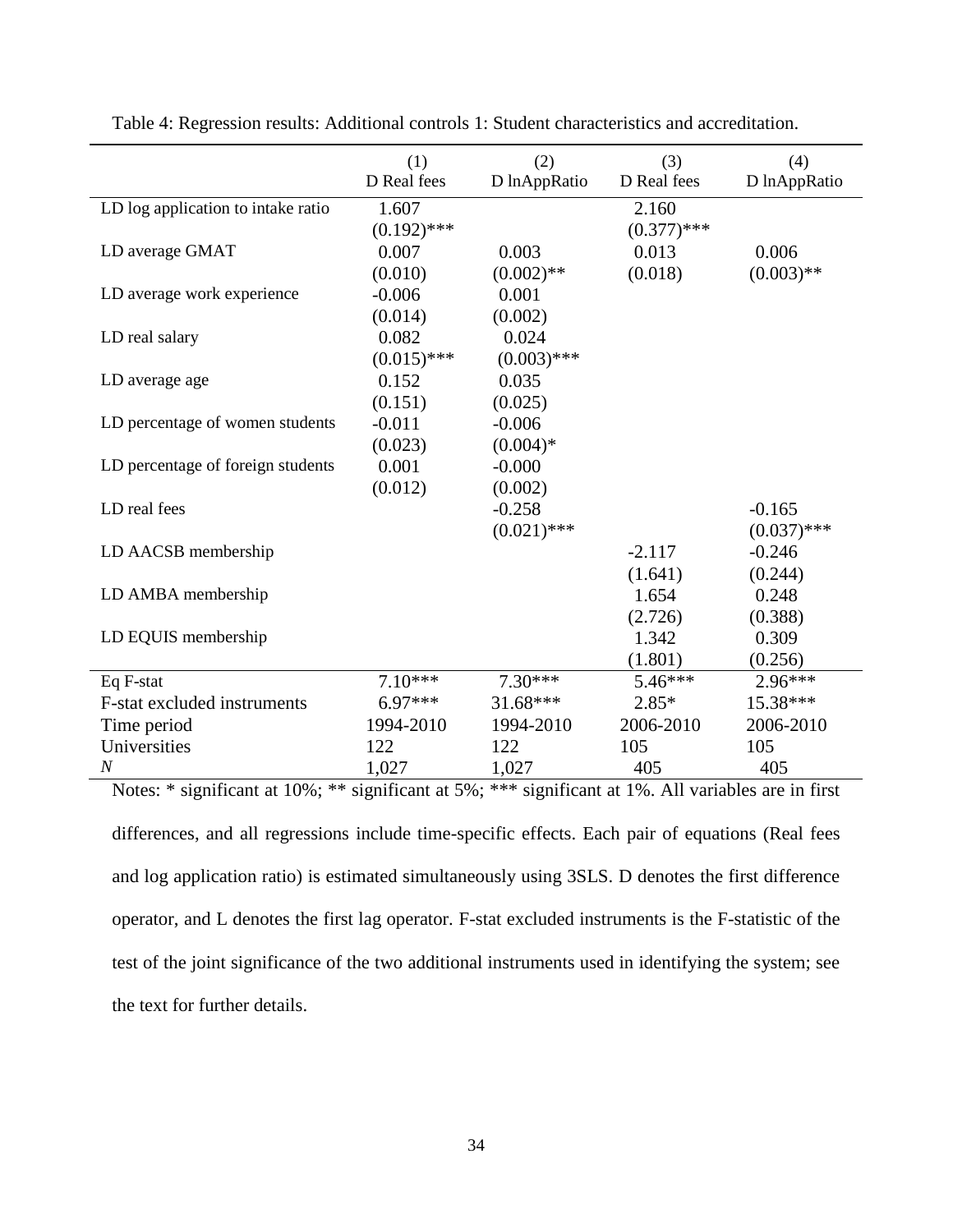|                                     | (1)           | (2)           | (3)           | (4)           |
|-------------------------------------|---------------|---------------|---------------|---------------|
|                                     | D Real fees   | D lnAppRatio  | D Real fees   | D lnAppRatio  |
| LD log application to intake ratio  | 2.126         |               | 1.701         |               |
|                                     | $(0.376)$ *** |               | $(0.193)$ *** |               |
| LD average GMAT                     | 0.015         | 0.006         | 0.009         | 0.004         |
|                                     | (0.018)       | $(0.003)$ **  | (0.010)       | $(0.002)$ **  |
| LD real fees                        |               | $-0.169$      |               | $-0.241$      |
|                                     |               | $(0.038)$ *** |               | $(0.018)$ *** |
| LD percentage of PhDs in faculty    | 0.015         | 0.003         |               |               |
|                                     | (0.032)       | (0.005)       |               |               |
| LD student evaluation of faculty    | $-2.259$      | $-0.242$      |               |               |
|                                     | (1.427)       | (0.224)       |               |               |
| LD faculty per student              | $-0.629$      | $-0.128$      |               |               |
|                                     | (0.500)       | $(0.075)*$    |               |               |
| LD student perception of facilities |               |               | $-0.486$      | $-0.206$      |
|                                     |               |               | (0.893)       | (0.144)       |
| LD student perception of careers    |               |               | 0.042         | 0.046         |
| services                            |               |               | (0.471)       | (0.076)       |
| LD student perception of the        |               |               | $-0.337$      | $-0.060$      |
| programme                           |               |               | (0.959)       | (0.155)       |
| LD student perception of culture    |               |               | 0.062         | 0.057         |
| and classmates                      |               |               | (0.875)       | (0.141)       |
| Eq F-stat                           | $5.42***$     | $2.99***$     | $6.21***$     | $8.71***$     |
| F-stat excluded instruments         | $2.58*$       | 15.24 ***     | 9.01***       | 32.81***      |
| Time period                         | 2006-2010     | 2006-2010     | 1995-2010     | 1995-2010     |
| Universities                        | 102           | 102           | 122           | 122           |
| $\boldsymbol{N}$                    | 399           | 399           | 1,100         | 1,100         |

Table 5: Regression results: Additional controls 2: Faculty characteristics and student perceptions

Notes: \* significant at 10%; \*\* significant at 5%; \*\*\* significant at 1%. All variables are in first differences, and all regressions include time-specific effects. Each pair of equations (Real fees and log application ratio) is estimated simultaneously using 3SLS. D denotes the first difference operator, and L denotes the first lag operator. F-stat excluded instruments is the F-statistic of the test of the joint significance of the two additional instruments used in identifying the system; see the text for further details.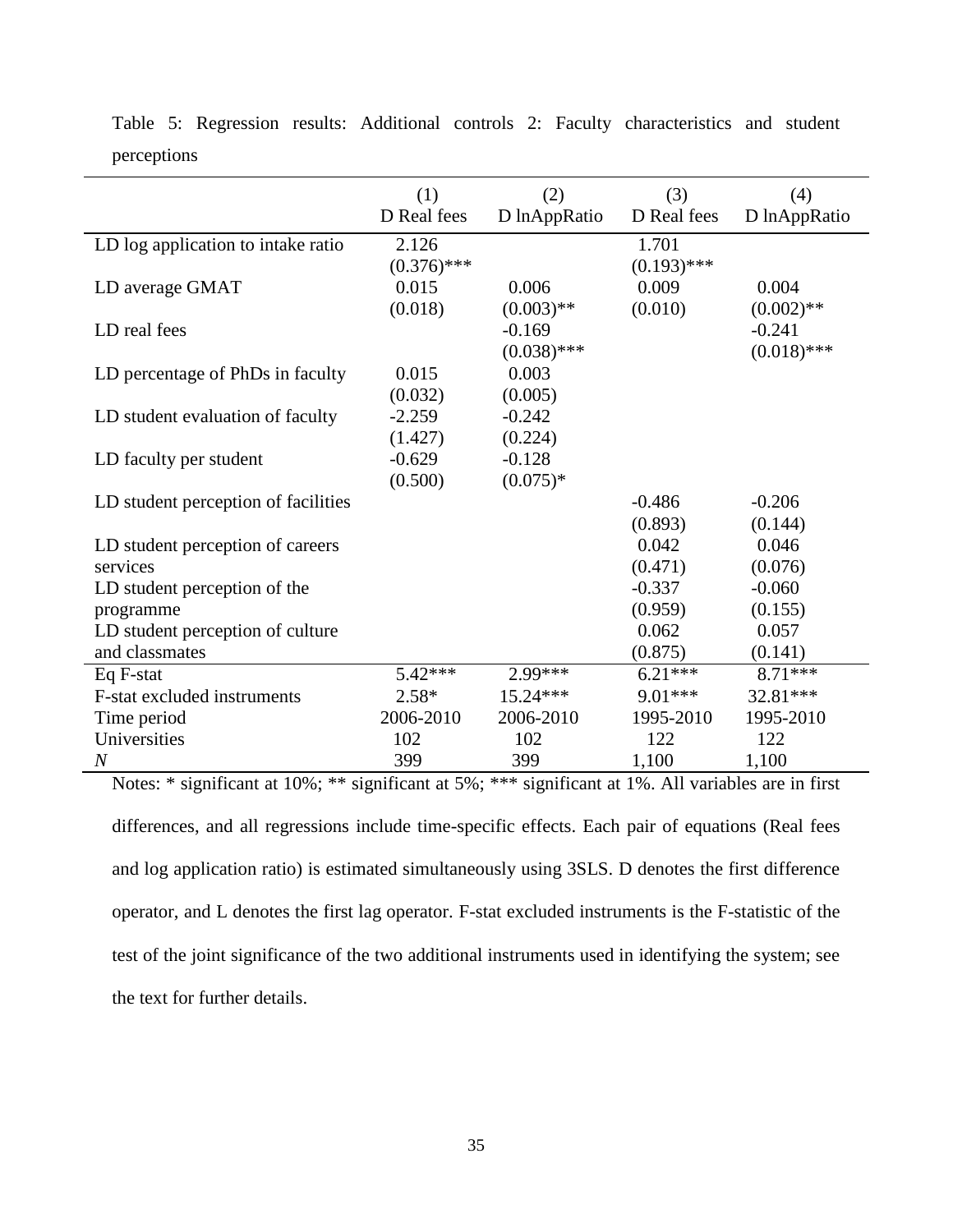Table 6: Separate OLS regressions of both dependent variables.

|                                    | (1)         |              |
|------------------------------------|-------------|--------------|
|                                    | D Real fees | D lnAppRatio |
| LD log application to intake ratio | 0.321       |              |
|                                    | (0.422)     |              |
| LD average GMAT                    | 0.009       | 0.001        |
|                                    | (0.006)     | (0.001)      |
| LD real fees                       |             | 0.006        |
|                                    |             | $(0.002)$ ** |
| $R^2$                              | 0.06        | 0.05         |
| Time period                        | 1994-2010   | 1994-2010    |
| Universities                       | 132         | 132          |
| N                                  | 1,249       | 1,249        |
| Test endogeneity                   | 4.67        | 0.30         |
| P-value                            | 0.031       | 0.583        |

Notes: \* significant at 10%; \*\* significant at 5%; \*\*\* significant at 1%. All variables are in first differences, and all regressions include time-specific effects. Each equation is estimated separately using OLS, with standard errors clustered by university. D denotes the first difference operator, and L denotes the first lag operator. The test for endogeneity is a test of the null hypothesis that the application ratio in the fee equation and real fees in the application ratio equation are exogenous. P-value is the p-value of this test. See Baum et al (2007) for details of this test.